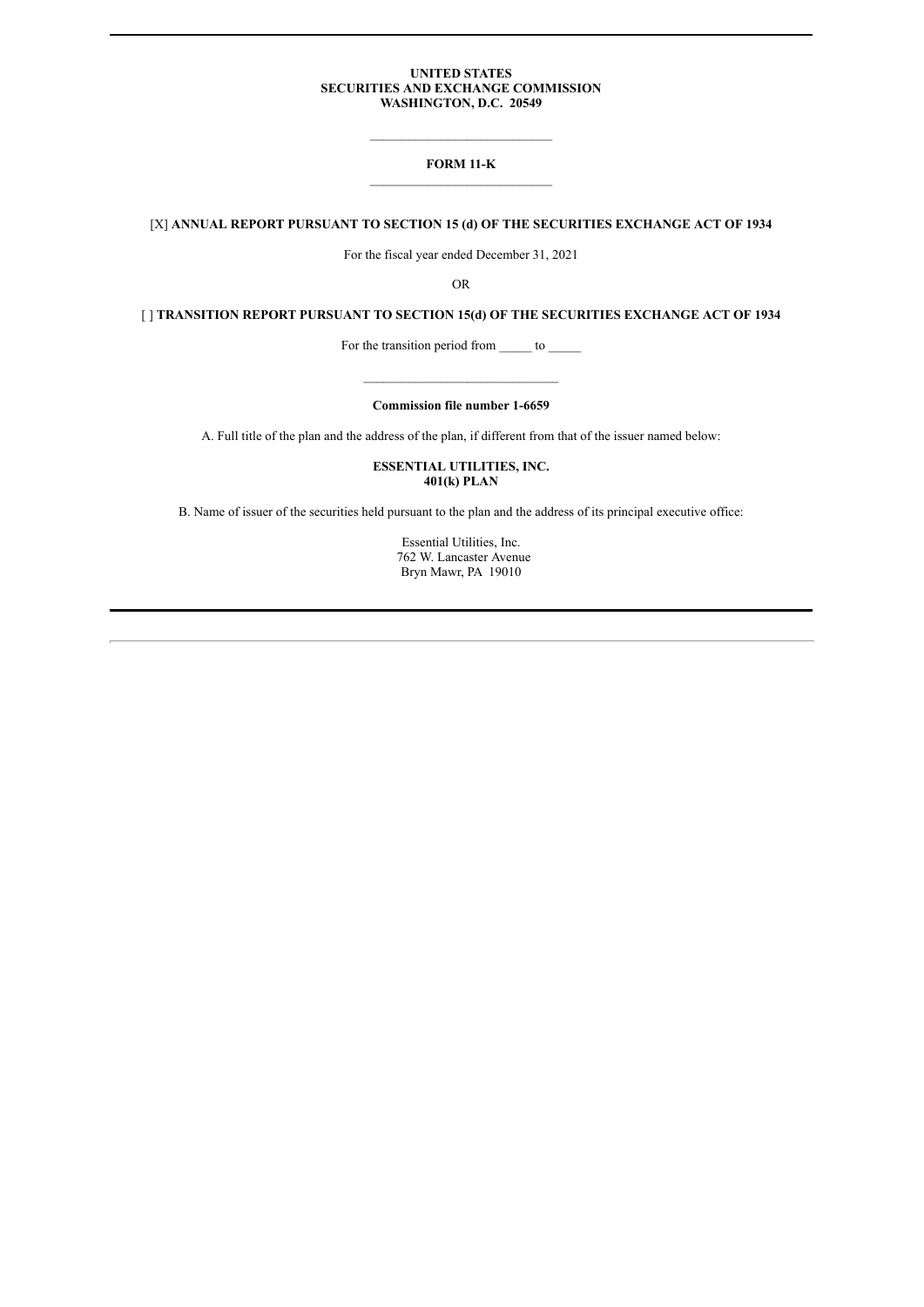**Table of Contents** December 31, 2021 and 2020

|                                                                  | Page |
|------------------------------------------------------------------|------|
| <b>Report of Independent Registered Public Accounting Firm</b>   |      |
| <b>Financial Statements</b>                                      |      |
| <b>Statements of Net Assets Available for Benefits</b>           |      |
| Statements of Changes in Net Assets Available for Benefits       |      |
| <b>Notes to Financial Statements</b>                             |      |
| Supplementary Information                                        |      |
| Schedule H, Line 4(i) - Schedule of Assets (Held at End of Year) | 16   |
| <b>Signature</b>                                                 | 18   |
| Exhibit Index                                                    |      |
| Consent of Schneider Downs & Co., Inc.                           | 19   |
|                                                                  |      |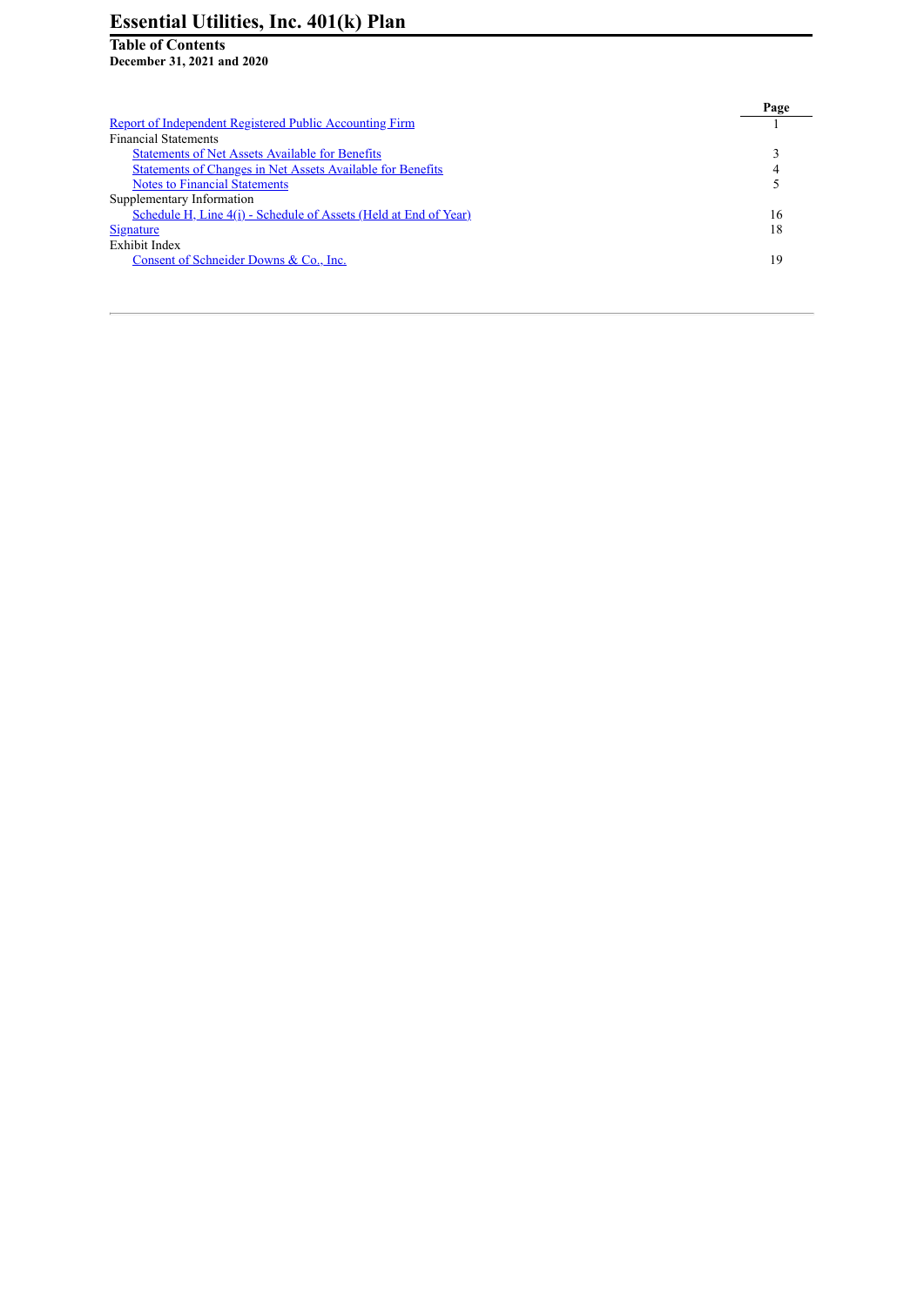## <span id="page-2-0"></span>REPORT OF INDEPENDENT REGISTERED PUBLIC ACCOUNTING FIRM

To the Plan Administrator and Plan Participants of Essential Utilities, Inc. 401(k) Plan:

#### *Opinion on the Financial Statements*

We have audited the accompanying statements of net assets available for benefits of the Essential Utilities, Inc. 401(k) Plan (the Plan) as of December 31, 2021 and 2020, and the related statements of changes in net assets available for benefits for the years then ended, and the related notes (collectively referred to as the financial statements). In our opinion, the financial statements present fairly, in all material respects, the net assets available for benefits of the Plan as of December 31, 2021 and 2020, and the changes in net assets available for benefits for the years then ended, in conformity with accounting principles generally accepted in the United States of America.

## *Basis for Opinion*

These financial statements are the responsibility of the Plan's management. Our responsibility is to express an opinion on the Plan's financial statements based on our audits. We are a public accounting firm registered with the Public Company Accounting Oversight Board (United States) (PCAOB) and are required to be independent with respect to the Plan in accordance with the U.S. federal securities laws and the applicable rules and regulations of the Securities and Exchange Commission and the PCAOB.

We conducted our audits in accordance with the standards of the PCAOB. Those standards require that we plan and perform the audit to obtain reasonable assurance about whether the financial statements are free of material misstatement, whether due to error or fraud.

Our audits included performing procedures to assess the risks of material misstatement of the financial statements, whether due to error or fraud, and performing procedures that respond to those risks. Such procedures included examining, on a test basis, evidence regarding the amounts and disclosures in the financial statements. Our audits also included evaluating the accounting principles used and significant estimates made by management, as well as evaluating the overall presentation of the financial statements. We believe that our audits provide a reasonable basis for our opinion.

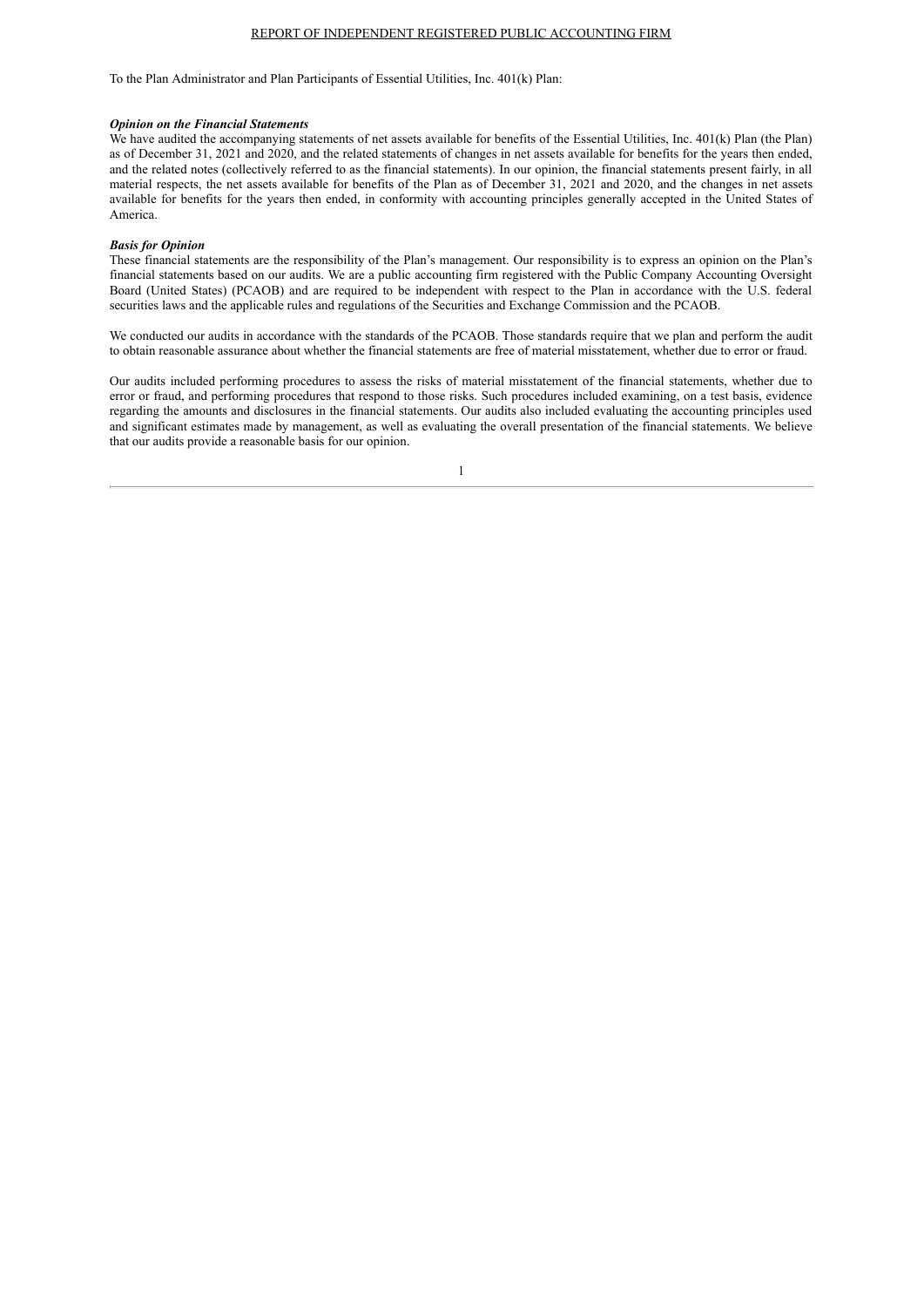#### *Supplemental Information*

The supplemental information contained in the schedule of assets (held at end of year) as of December 31, 2021 has been subjected to audit procedures performed in conjunction with the audit of the Plan's financial statements. The supplemental information is the responsibility of the Plan's management. Our audit procedures included determining whether the supplemental information reconciles to the financial statements or the underlying accounting and other records, as applicable, and performing procedures to test the completeness and accuracy of the information presented in the supplemental information. In forming our opinion on the supplemental information, we evaluated whether the supplemental information, including its form and content, is presented in conformity with the Department of Labor's Rules and Regulations for Reporting and Disclosure under the Employee Retirement Income Security Act of 1974. In our opinion, the supplemental information is fairly stated, in all material respects, in relation to the financial statements as a whole.

We have served as the Plan's auditor since 2019.

/s/ Schneider Downs & Co., Inc.

Pittsburgh, Pennsylvania June 22, 2022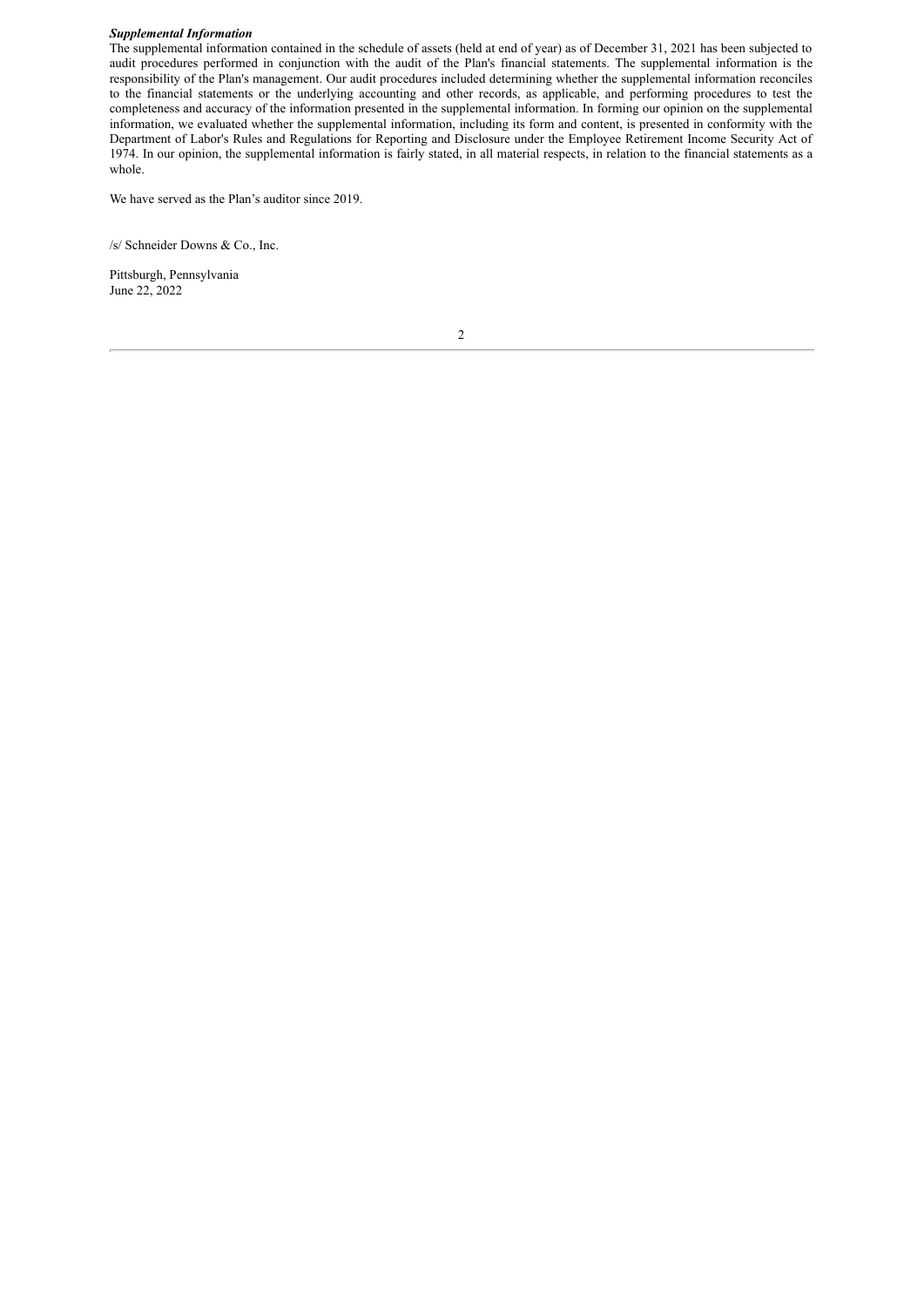<span id="page-4-0"></span>**Statements of Net Assets Available for Benefits December 31, 2021 and 2020**

2021 2020 **Assets** Investments, at fair value: \$ 224,338,436 \$ 193,238,582 Essential Utilities, Inc. common stock 79,804,808 75,982,771<br>Stable value common trust fund 14,607,306 14,607,306 14,600,084 Stable value common trust fund Total investments at fair value 318,780,550 283,821,437 Receivables: Employer contributions receivable 2,792,301 2,818,512<br>Participant contributions receivable 255,347 255,347 255,347 Participant contributions receivable<br>
Notes receivable from participants<br>
255,347<br>
255,347<br>
255,347<br>
255,347<br>
255,347<br>
255,347<br>
255,347<br>
255,347 Notes receivable from participants Total receivables 6,917,820 6,709,007 Cash and cash equivalents 2 11,938 Total assets 325,698,372 290,542,382 **Liabilities** Accrued expenses 60,523 **Later and Solution 2018 Leveland 2018 Leveland 2018 Leveland 2018 Leveland 2018 Leveland 2018 Leveland 2018 Leveland 2018 Leveland 2019 Leveland 2019 Leveland 2019 Leveland 20** Total liabilities 60,523 60,523 Net Assets Available for Benefits 8 325,648,483 \$ 290,481,859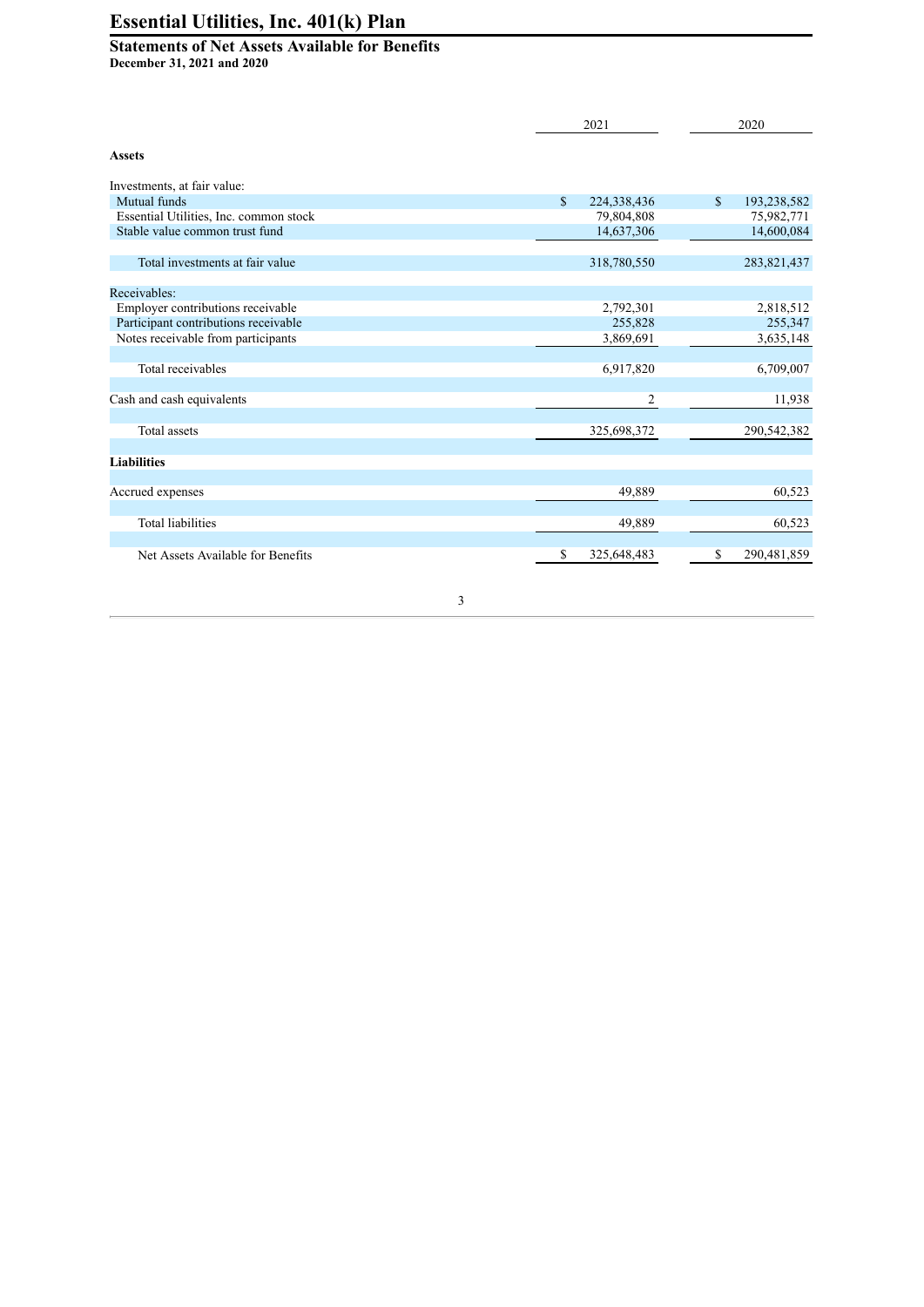## <span id="page-5-0"></span>**Statements of Changes in Net Assets Available for Benefits Years Ended December 31, 2021 and 2020**

|                                                       | 2021          |                | 2020 |              |
|-------------------------------------------------------|---------------|----------------|------|--------------|
| <b>Additions</b>                                      |               |                |      |              |
| Investment income:                                    |               |                |      |              |
| Net appreciation in fair value of investments         | $\mathsf{\$}$ | 21,516,678     | \$   | 19,183,956   |
| Interest and dividends                                |               | 18,791,022     |      | 11,294,529   |
|                                                       |               |                |      |              |
| Total investment income                               |               | 40,307,700     |      | 30,478,485   |
|                                                       |               |                |      |              |
| Interest income on notes receivable from participants |               | 189,873        |      | 193,620      |
|                                                       |               |                |      |              |
| Contributions:                                        |               |                |      |              |
| Employer                                              |               | 7,332,786      |      | 6,774,133    |
| Participants                                          |               | 12,199,652     |      | 11, 113, 148 |
| Participant rollovers                                 |               | 1,263,956      |      | 1,356,979    |
| Other                                                 |               | 185,079        |      | 124,094      |
|                                                       |               |                |      |              |
| Total contributions                                   |               | 20,981,473     |      | 19,368,354   |
|                                                       |               |                |      |              |
| Total additions                                       |               | 61,479,046     |      | 50,040,459   |
|                                                       |               |                |      |              |
| <b>Deductions</b>                                     |               |                |      |              |
| Benefits paid to participants                         |               | (26, 221, 724) |      | (18,948,189) |
| Administrative expenses                               |               | (90, 698)      |      | (152,260)    |
|                                                       |               |                |      |              |
| <b>Total deductions</b>                               |               | (26,312,422)   |      | (19,100,449) |
|                                                       |               |                |      |              |
| Increase in net assets available for benefits         |               | 35,166,624     |      | 30,940,010   |
|                                                       |               |                |      |              |
| <b>Net Assets Available for Benefits</b>              |               |                |      |              |
| Beginning of year                                     |               | 290,481,859    |      | 259,541,849  |
|                                                       |               |                |      |              |
| End of year                                           | \$            | 325,648,483    | \$   | 290,481,859  |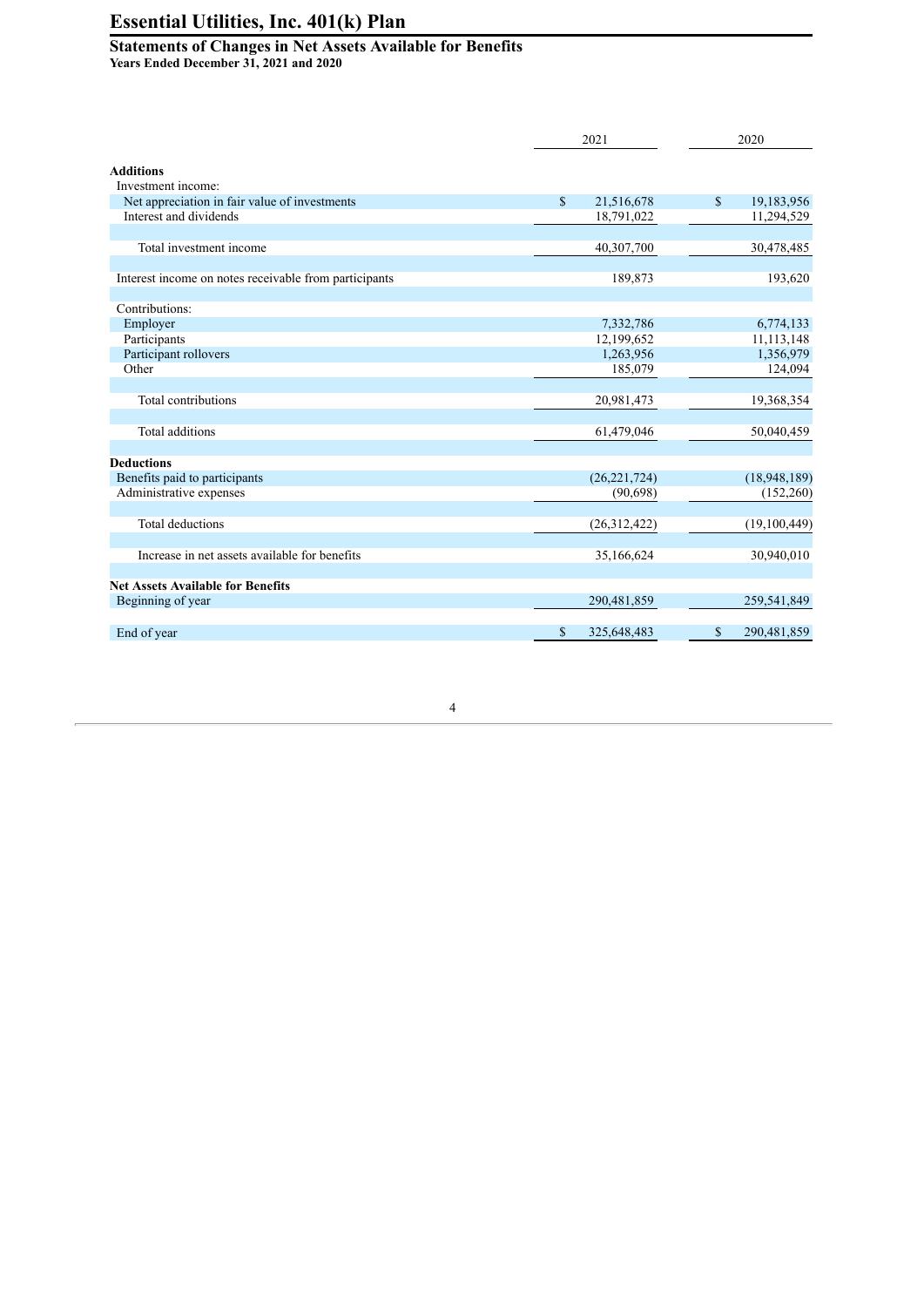**December 31, 2021 and 2020**

## **Note 1 - Description of Plan**

<span id="page-6-0"></span>The following description of the Essential Utilities, Inc. 401(k) Plan, formerly known as the Aqua America, Inc. 401(k) Plan, (the "Plan") is provided for general information purposes only. Participants should refer to the plan document for a more complete description of the Plan's provisions.

#### **General**

The Plan is a defined contribution plan sponsored by Essential Utilities, Inc., formerly known as Aqua America, Inc. (the "Plan Sponsor" and the "Plan Administrator"). Direct and indirect subsidiaries of Essential Utilities, Inc. that adopt the Plan are participating employers. All participating employers are referred to herein as the "Company". The Plan's trustee is T. Rowe Price Trust Company (the "Trustee"). The Plan is designed to conform to all of the provisions of the Employee Retirement Income Security Act of 1974, as amended ("ERISA") and with the applicable provisions of the Internal Revenue Code ("IRC") and the regulations thereunder.

#### **Eligibility**

Covered employees are any employees other than: (i) bargaining unit employees unless their union contract provides for participation in the Plan, (ii) leased employees, (iii) nonresident aliens, and (iv) persons performing services who are classified by the Company as other common law employees.

There are five active groups of covered employees designated as follows:

#### Active Groups:

- Group 1 Covered Employee: any covered employee who was a participant in the Aqua America, Inc. Thrift Plan on December 31, 2007. The only employees who can commence participation as Eligible Group 1 Employees after December 31, 2017, are employees who were employed by the Philadelphia Suburban Division of Aqua Pennsylvania, Inc. on March 31, 2003, and were represented by Local 473 of the International Brotherhood of Fireman and Oilers on such date, who have remained continuously employed by Aqua Pennsylvania, Inc. as an employee represented by Local 473 and the successors thereto (currently Local 542 of the Internal Union of Operating Engineers) and who are transferred to a position with Aqua Pennsylvania, Inc. or a participating affiliated company in which they cease to be represented by Local 542 or any other union. Participation as an Eligible Group 1 Employee begins on the date of such change in status.
- Group 4 Covered Employee: any covered employee who was a participant in the Personal Savings Plan for Local 473 Employees of the Philadelphia Suburban Division of Aqua Pennsylvania, Inc. on December 31, 2007.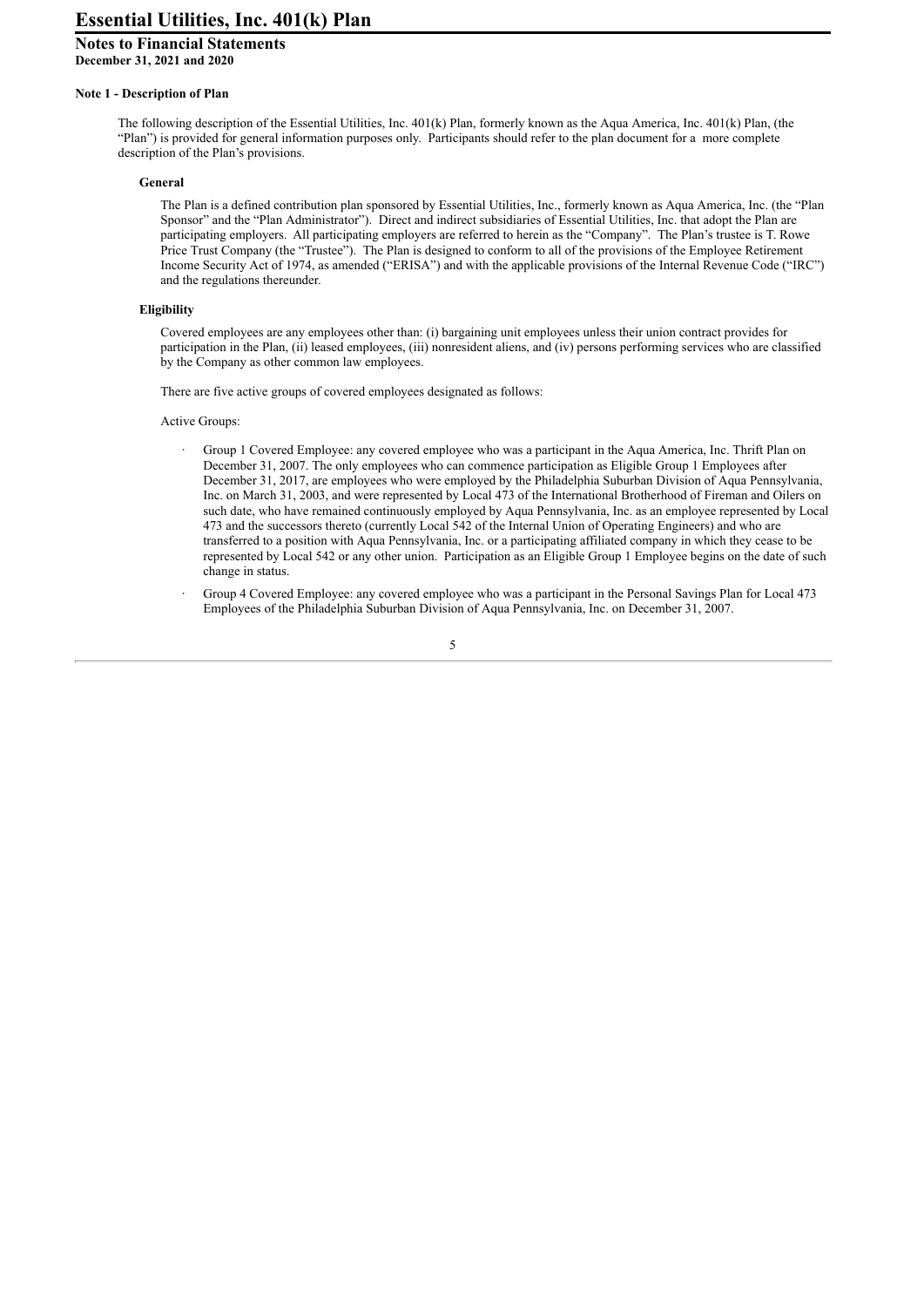**Notes to Financial Statements December 31, 2021 and 2020**

- Group 6 Covered Employee: any covered employee (i) whose date of hire or rehire with Aqua Ohio Water Company was on or after January 1, 2001 and (ii) who is represented by one of the following unions: the International Union of Operating Engineers Local Union 18S (Tiffin District) except an employee hired on or after October 31, 2013, Utility Workers Union of America, AFL-CIO Local Union No. 434 (Marion District), and Utility Workers Union of America, AFL-CIO Local No. 397 (Ashtabula District). In addition, any covered employee (i) whose date of hire with Aqua Ohio Water Company was prior to January 1, 2001, (ii) who has remained continuously employed by Ohio-American Water Company and, after April 30, 2012, by Aqua Ohio Water Company, and (iii) who is represented by one of the following unions: the International Union of Operating Engineers Local Union 18S (Tiffin District), Utility Workers Union of America, AFL-CIO Local Union No. 434 (Marion District), and Utility Workers Union of America, AFL-CIO Local No. 397 (Ashtabula District).
- Group 8 Covered Employee: In general, an employee is a Group 8 Covered Employee if they are not a Group 1, 4, or 6 Covered Employee (as defined by the Plan) and not covered by a collective bargaining agreement. Any covered employee of Aqua North Carolina who was previously in Group 3, but not a participant in the Aqua America, Inc. Thrift Plan on December 31, 2007 is a Group 8 Covered Employee. Employees hired or rehired by Aqua North Carolina after May 12, 2014 are also participants in Group 8. Aqua North Carolina employees who are not eligible for Group 8 are employees who are under a collective bargaining agreement (unless their collective bargaining agreement provides for participation in the Plan), leased employees, and nonresident aliens. This group is also comprised of all participants from Group 2 and Group 3, with the exception of Local 542 and Aqua Resources participants as noted above. Group 2 participants include former Consumers Water Company union and non-union employees hired before April 1, 2003, and Group 3 includes any covered employee who was a participant in the Plan on December 31, 2007; any person who is a covered employee of any other entity that becomes an affiliate of Essential Utilities, Inc. on or after April 1, 2003 and that adopts the Plan as a participating employer; any covered employee hired or rehired on or after April 1, 2003 (except an employee rehired after March 2003 and prior to August 6, 2003) who was eligible to participate in another 401(k) plan of an employer; any covered employee represented by the International Union of Operating Engineers Local Union 18S (Tiffin District) hired on or after October 31, 2013; and any employee, other than an employee classified as a seasonal employee shall become a participant in the Plan on the later of the employee's employment commencement date or the date in which the employee becomes a covered employee. If an employee is hired or rehired as a Group 8 Covered Employee on or after January 1, 2018, the employee will become a participant in the Plan on the hire or rehire date unless the employee is a seasonal employee. Any seasonal employee shall become a participant in the Plan as of the first day of a calendar quarter coincident with or next following the date on which the employee first completes one year of service, provided the employee is a covered employee on such date.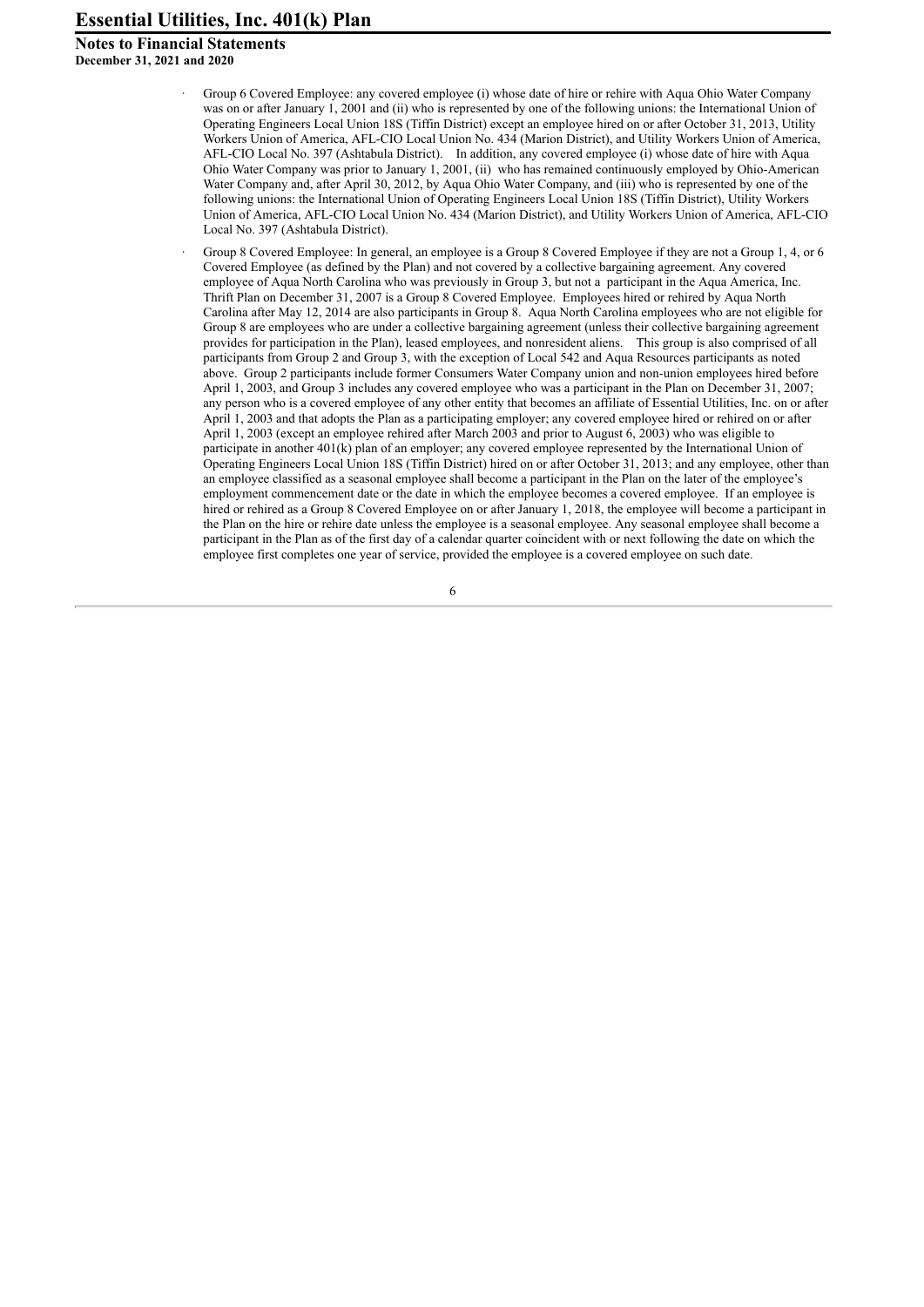**Notes to Financial Statements December 31, 2021 and 2020**

> Group 9 Covered Employee: In general, an employee is a Group 9 Covered Employee if the participant is not a Group 1, 4, 6, or 8 Covered Employee (as defined by the Plan) and the terms and conditions of the participant's employment are subject to collective bargaining. Prior to January 1, 2018, Group 9 Covered Employees were part of Group 8. If an employee is hired or rehired as a Group 9 Covered Employee on or after January 1, 2018, the employee will become a participant in the Plan on their hire or rehire date unless the employee is a seasonal employee. Any seasonal employee shall become a participant in the Plan as of the first day of a calendar quarter coincident with or next following the date on which the employee first completes one year of service, provided the employee is a covered employee on such date. If the employee is rehired as a seasonal employee and has already completed a Year of Service which is not disregarded under the Plan's break-in-service rules, they will begin participating on the date of rehire.

## Inactive Groups:

- Group 2 Covered Employee: Effective January 1, 2015, all participants from this group were moved to Group 8.
- Group 3 Covered Employee: Any covered employee of the Local 542 union hired on/after January 1, 2014 and Aqua Resources. Effective December 31, 2017, all participants in this group were moved to Group 8.
- Group 5 Covered Employee: This group is no longer an active group of the Plan. All Group 5 participants were a part of our Aqua New York division which was sold to American Water on May 1, 2012.
- Group 7 Covered Employee: Effective January 1, 2015, all participants in this group were moved to Group 6.

### **Contributions**

Any newly hired or rehired eligible employee is automatically enrolled in the Plan into a retirement date fund at a deferral of 3% of eligible compensation as soon as practical following a 30-day period, unless they elect otherwise. On April 1 each year, there is an automatic escalation of 1% to the participants' deferral rate until the deferral rate reaches 10%, unless they elect otherwise. Participants may elect to contribute from 1% to 25% of their pre-tax eligible compensation pursuant to a salary deferral election, up to an annual maximum permitted under applicable laws and regulations governing 401(k) plans of \$19,500 in 2021 and 2020, which is partially matched by the Company. Additionally, participants who are age 50 or who will attain age 50 prior to the end of the Plan year may make additional deferral contributions ("Catch-Up"), provided the participant made the maximum amount of deferral contributions permitted under the Plan. The maximum annual amount of allowable catch-up contributions was \$6,500 for 2021 and 2020. Participants may choose to make after-tax deferral contributions as a Roth contribution ("Roth") instead of or in addition to pre-tax deferral contributions, subject to the same limitations, which may be partially matched by the Company. The Plan also allows participants to invest from 1% to 10% of their after-tax compensation, which is not matched by the Company. Plan participants may make transfers between funds or suspend their contributions at any time. They may also contribute amounts representing distributions from other qualified defined benefit or contribution plans ("Rollovers"). Participants can direct, at the time they enroll in the Plan, that their salary deferral and voluntary contributions be invested entirely in one of the funds offered by the Plan or divided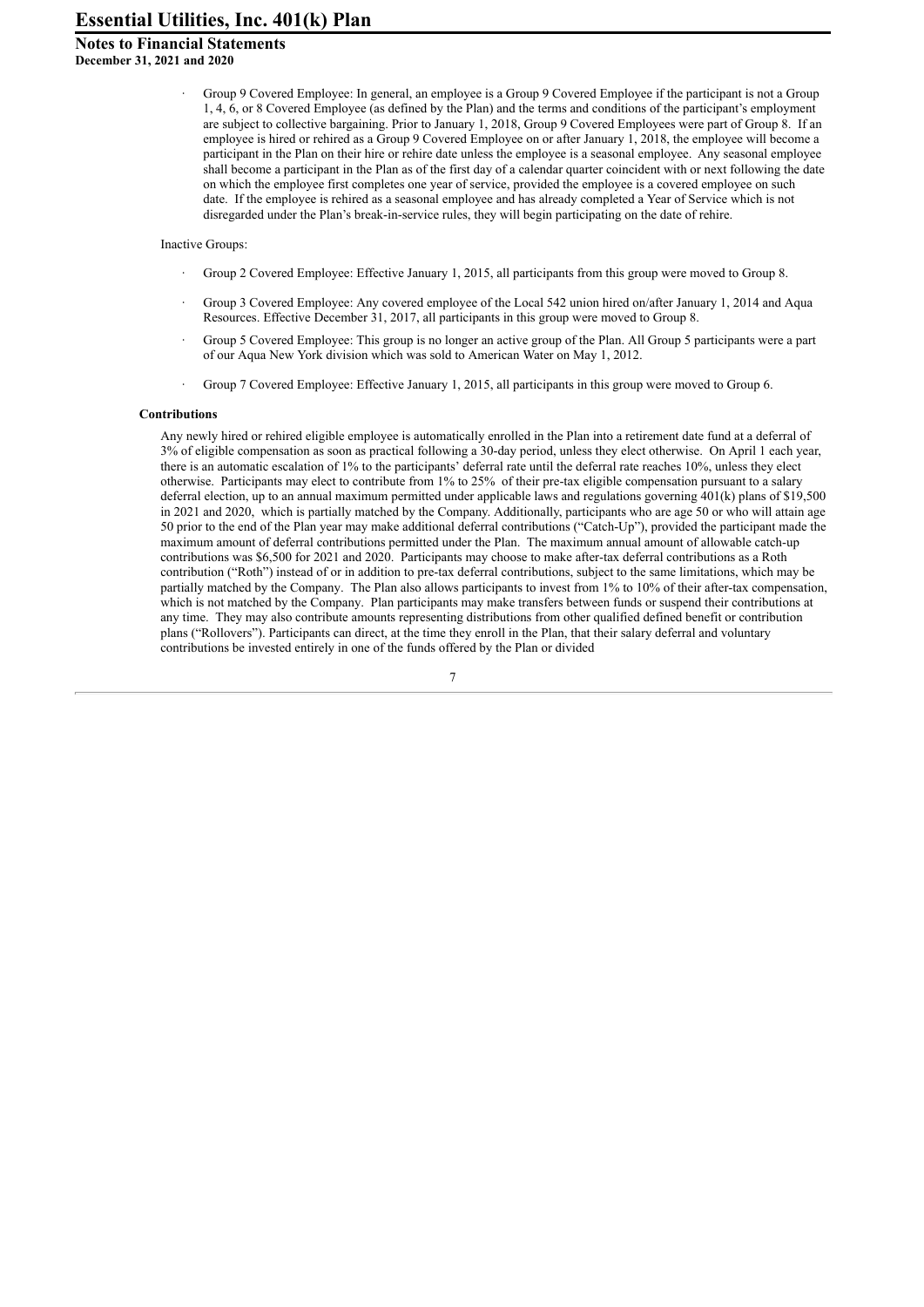**December 31, 2021 and 2020**

among the funds. The Plan also permits participants to acquire an interest in Essential Utilities, Inc. common stock. Participants may change their investment allocation instructions and reinvest their contributions into a different fund or funds at any time.

The Plan provides for employer contributions as follows:

*Employer Matching Contributions*

Matching contributions are initially invested in accordance with the participant's investment elections, unless the participant made a one-time election to have contributions initially invested in Essential Utilities, Inc. common stock.

- Group 1: The Company will make a matching contribution for each Plan year equal to 50% of the first 6% of a participant's eligible compensation that is contributed to the Plan as a pre-tax deferral contribution or a Roth deferral contribution.
- Group 4: The Company will make a matching contribution for each Plan year equal to 50% of the first 4% of a participant's eligible compensation that is contributed to the Plan as a pre-tax deferral contribution or a Roth deferral contribution.
- Group 6: The Company will make a matching contribution for each Plan year equal to 100% of the first 3% of a participant's eligible compensation that is contributed to the Plan and 50% of the next 2% of a participant's compensation that is contributed to the Plan as a pre-tax deferral contribution or a Roth deferral contribution.
- Groups 8 and 9: The Company will make a matching contribution for each Plan year equal to 100% of the first 2% of the participant's eligible compensation that is contributed to the Plan as a pre-tax deferral contribution or a Roth deferral contribution. The Company will also make a matching contribution equal to 50% of the next 4% of eligible compensation that is contributed as a pre-tax deferral contribution or a Roth deferral contribution.

In 2021, the Plan was amended to allow the Company to make an enhanced match: (1) effective July 1, 2021 for Group 8 participants employed by Aqua Pennsylvania, Inc., Aqua Ohio, Inc., Aqua North Carolina, Inc., and Aqua Services, Inc., and, (2) for other participants in Group 8 and 9, effective at such date as may be specified in advance by the Plan Administrator; which, together with the employer matching contributions, would total to an amount of up to 6% of the annual compensation limit pursuant to IRC Section  $401(a)(17)$  in effect for the Plan year.

### *Discretionary Contributions*

The Company may make additional discretionary contributions to the Plan for the benefit of active participants. Discretionary contributions are allocated to active Group 1, Group 8, and Group 9 participant accounts on a pro-rated basis based on each participant's compensation compared to the compensation of all active participants in Group 1, Group 8, and Group 9. The other groups in the Plan are not eligible for discretionary contributions. This discretionary contribution is made to the Plan in the form of cash into participant directed accounts. The Company did not make any discretionary contributions during 2021 and 2020.

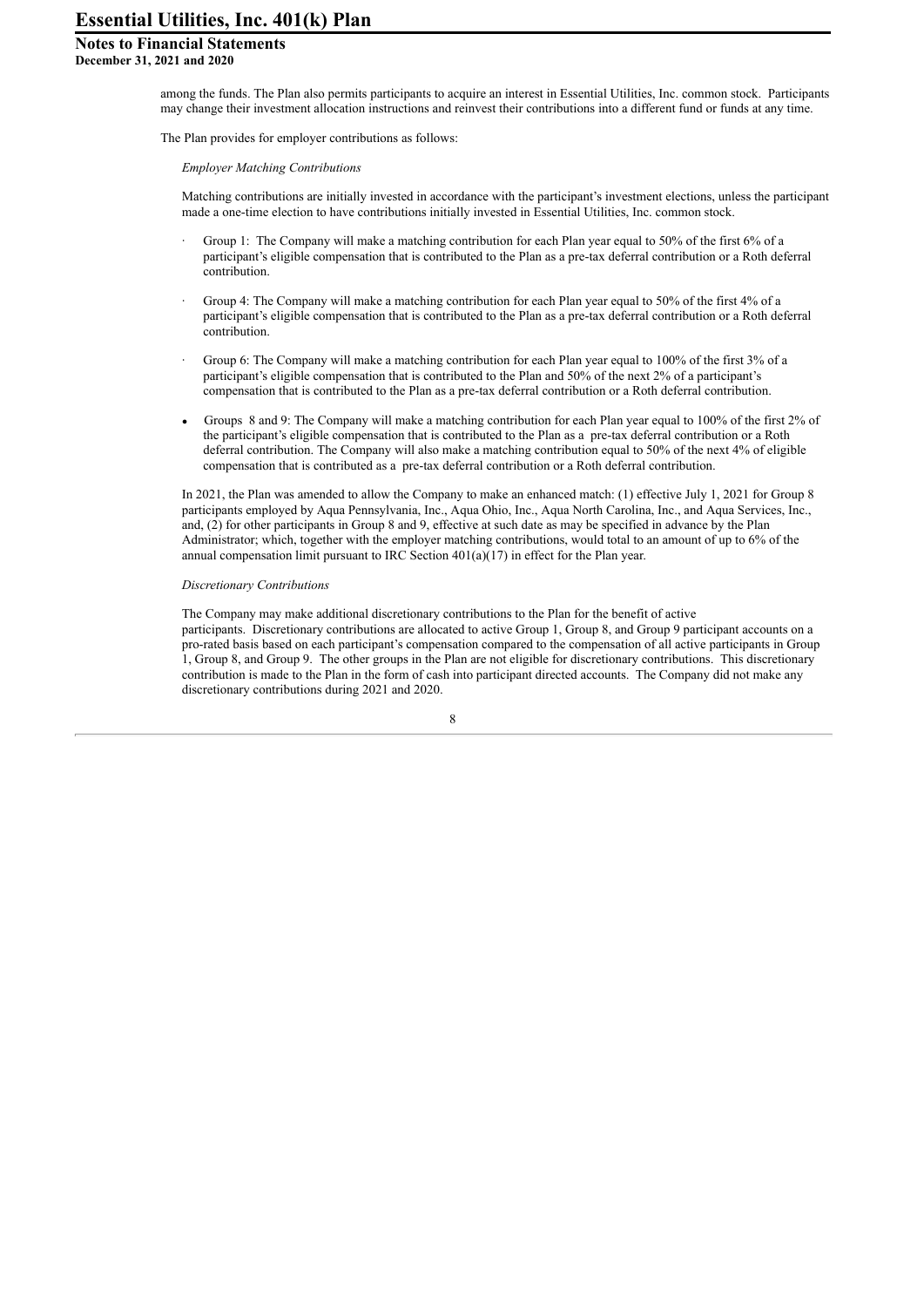**December 31, 2021 and 2020**

### *Non-Discretionary Contributions*

The Company will make additional non-discretionary contributions of 5.25% of eligible hourly wages to the Plan for the benefit of active Group 6 participants who qualify for a Company matching contribution, defined as 100% of the first 3% and 50% of the next 2% of eligible compensation contributed. The Company made such non-discretionary contributions for 2021 and 2020 of \$114,078 and \$113,298, respectively.

#### *Employer Performance Contributions*

The Company may, at its discretion, make an employer performance contribution on behalf of eligible participants if certain established performance goals are achieved. Any performance contributions will be initially invested in Company stock. The Company did not make any performance contributions during 2021 and 2020.

### *Year-End Corporate Contribution*

The Company may make a discretionary year-end corporate contribution, of up to 3% of an employee's eligible compensation, for participants of Groups 8 and 9 who were employed on the last day of the Plan year. This contribution will be made into participant-directed accounts. The Company made year-end corporate contributions for 2021 and 2020 in the amount of \$2,760,694 and \$2,729,081, respectively.

#### *Other Contributions*

The Plan maintains an Administrative Budget account funded by the Plan's Trustee. The funds in the account are treated as Plan assets and must be used only for payment of permissible Plan expenses or allocation to participants. The Administrative Budget funds are invested in the T. Rowe Price Prime Reserve Fund. The T. Rowe Price Prime Reserve Fund is not an available investment option for plan participants. All funds utilized from this account are treated as administrative expenses on the Statements of Changes in Net Assets Available for Benefits. Contributions to the Administrative Budget account were \$185,079 and \$124,094 for 2021 and 2020, respectively. Administrative Budget account funds utilized amounted to \$81,291 and \$138,803 during 2021 and 2020, respectively. The balance in the Administrative Budget account was \$144,351 and \$40,533 as of December 31, 2021 and 2020, respectively.

### **Participants' Accounts**

Each participant's account is credited with the participant's contribution and allocations of the Company's contribution and plan earnings or losses. Allocations are based on participant contributions or account balances, as defined by the plan document. The benefit to which a participant is entitled is the benefit that can be provided from the participant's vested account.

## **Vesting**

Each participant will always be 100% vested in the balances in their deferral contribution, voluntary contribution, discretionary contribution, employer performance contribution, and rollover contribution accounts. Group 8 and Group 9 covered employees become 100% vested in their employer matching and employer profit sharing/corporate contributions after three years of service\*. Group 6 covered employees become 100% vested in their employer non-discretionary contribution upon completing a year of service\*.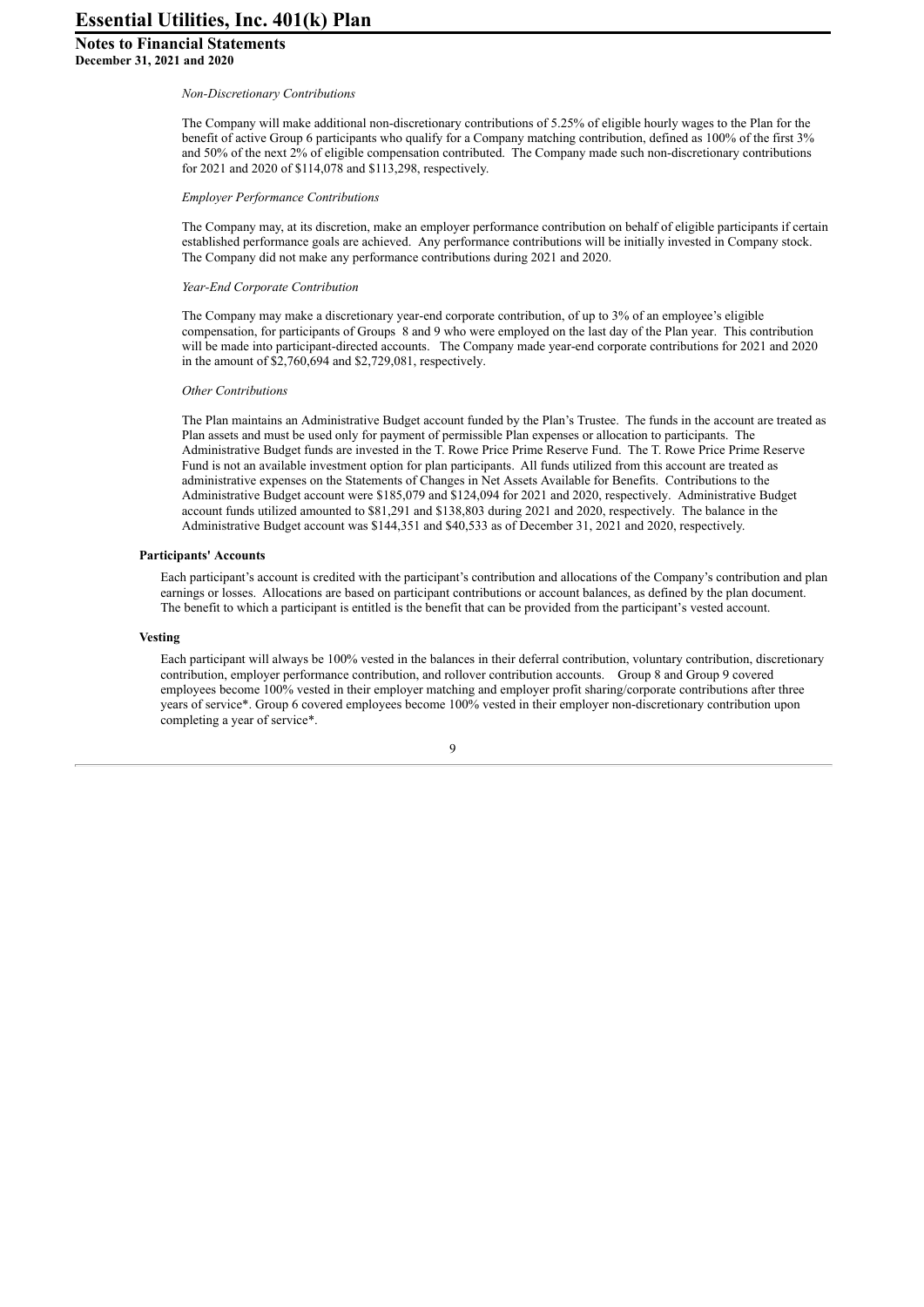# **Notes to Financial Statements**

**December 31, 2021 and 2020**

Vesting for Group 1 and Group 4 covered employees' employer matching contributions is in accordance with the following schedule:

| Years of Service * | % Vested |
|--------------------|----------|
| Less than 2        | $0\%$    |
| 2 but less than 3  | 20%      |
| 3 but less than 4  | 40%      |
| 4 but less than 5  | 60%      |
| 5 but less than 6  | 80%      |
| 6 or more          | 100%     |

A "year of service" for vesting purposes means each plan year (the calendar year) in which the participant is credited with 1,000 or more hours of service.

## **Common Stock**

Matching contributions and performance contributions are made in the form of cash. Discretionary contributions may be made in cash into participant directed accounts. Each participant may elect to transfer amounts in their account invested in common stock to another investment option under the Plan, subject to procedures established by the Plan Administrator.

Participants who are 100% vested in employer contributions have an opportunity to elect that any dividends with respect to Essential Utilities, Inc. common stock held be paid in cash to the participant's account or allocated to their investment mix held by the Trustee rather than allocated to their account for investment in additional shares of Essential Utilities, Inc. common stock.

## **Payment of Benefits**

Distributions from the Plan are normally made shortly after the participant's retirement, disability, or death. If the participant's account balance does not exceed \$1,000, the participant will receive a lump-sum distribution as soon as practicable following termination of employment. If the account balance is less than \$5,000 and the participant does not elect to receive the distribution directly, then the Trustee will pay the distribution in a direct rollover to an individual retirement plan designated by the Plan Administrator. Withdrawals will be made in cash or shares of Essential Utilities, Inc. common stock, to the extent permitted by law. Under certain circumstances, a participant may withdraw all or a portion of the employee contributions while still employed.

On March 27, 2020, the Coronavirus Aid Relief, and Economic Security Act ("CARES Act") was signed into law which provides both plan, plan sponsor, and participant relief. Plan management has evaluated the relief provisions available to plan participants under the CARES Act and implemented the following provisions:

- Special coronavirus-related distributions up to \$100,000, exempt from the 10% early withdrawal penalty;
- Required minimum distributions for 2020 will be waived.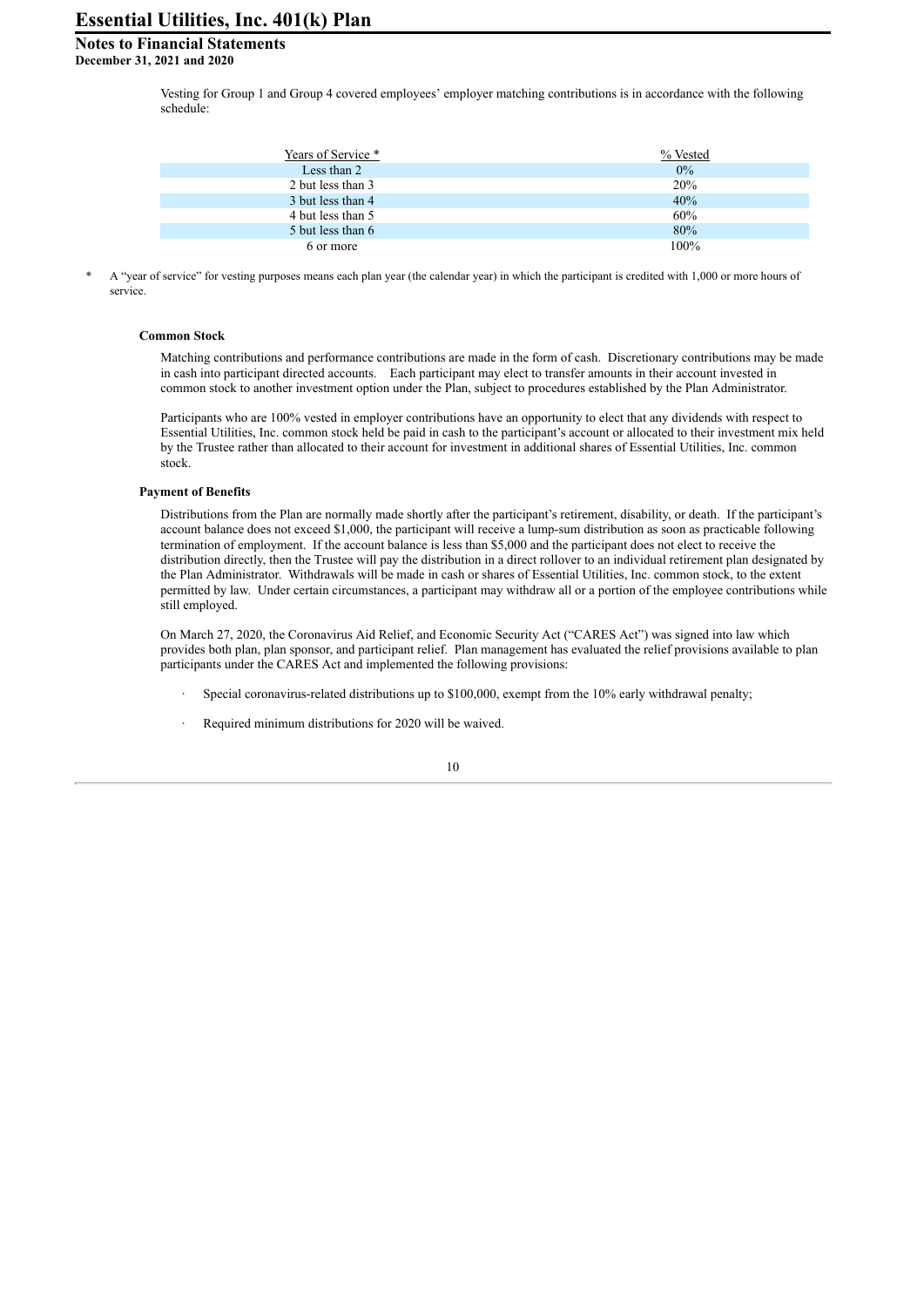**December 31, 2021 and 2020**

## **Notes Receivable from Participants**

Participants may borrow funds from their account balance in amounts that do not exceed the lesser of \$50,000 or 50% of their vested account balance for a period not to exceed five years, unless the note is used to purchase the participant's principal residence. Participants are only allowed to have one loan. Repayment for active employees is made through payroll deductions. All new notes receivable are issued at an interest rate of prime plus 1%. The notes are secured by the balance in the participant's account and bear interest at rates that range from 4.25% to 6.50%.

Plan management has evaluated the relief provisions available to plan participants under the CARES Act and has implemented the following provisions:

- Plan loan limits doubled to the lesser of \$100,000 or 100% of participant's vested account balance;
- Loan repayment period extended by one year.

## **Plan Forfeitures**

Participants who take a distribution prior to being fully vested forfeit their portion of non-vested employer contributions unless they resume employment as a Covered Employee and repay the full amount of the distribution to the Plan prior to the earlier of (a) five years after the date on which they were reemployed, or (b) the close of the first period of five consecutive one-year breaks in service, commencing after the distribution, in which case the non-vested amount, unadjusted by any subsequent gains or losses, shall be restored.

Forfeited non-vested accounts are used first to restore any non-vested amounts and shall then be applied as promptly as practicable to reduce employer contributions. Employer contributions were reduced by \$291,108 and \$177,833 during 2021 and 2020, respectively, as a result of forfeited non-vested accounts. The balance in the forfeiture account was \$0 as of December 31, 2021 and 2020.

## **Note 2 - Summary of Significant Accounting Policies**

A summary of the significant accounting policies consistently applied in the preparation of the accompanying financial statements follows:

## **Basis of Accounting**

The accompanying financial statements have been prepared using the accrual basis of accounting.

#### **Use of Estimates**

The preparation of the financial statements, in conformity with accounting principles generally accepted in the United States of America, requires Plan management to make estimates and assumptions that affect the reported amounts of assets and liabilities and disclosure at the date of the financial statements, as well as reported amounts of additions and deductions during the reporting period. Significant estimates include the determination of the fair value of Plan assets. Actual results could differ from these estimates.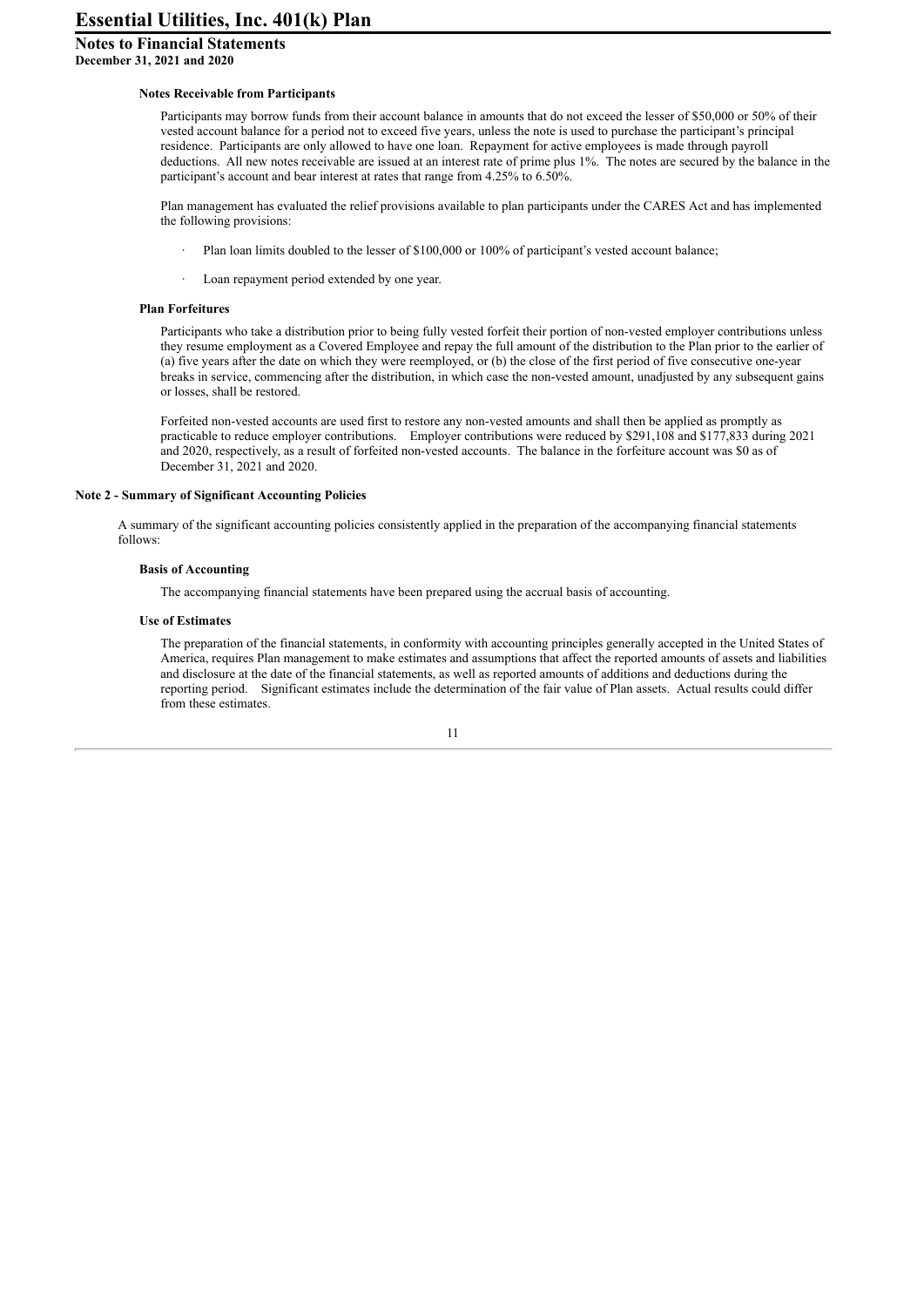**December 31, 2021 and 2020**

## **Administration**

The Plan is administered by the Retirement and Employee Benefits Committee (the "Committee") consisting of three or more individuals selected by and who may be removed at any time by the Board of Directors of Essential Utilities, Inc. The Committee members may be employees of Essential Utilities, Inc. and may be participants in the Plan. The Committee members receive no compensation from the Plan for their services in such capacity. The Committee has extensive administrative powers in connection with the Plan, including authority to interpret the provisions of the Plan, to adopt rules for its administration and to make other decisions with respect to the Plan.

The Trustee for the Plan invests the Plan's funds as instructed by participants. The Trustee invests funds received from contributions, investment sales, interest, and dividend income and makes distribution payments to participants.

Certain administrative expenses of the Plan are paid by the Company. The Company may, at its discretion, elect to have certain administrative expenses reimbursed by the Administrative Budget account funded by the Trustee.

#### **Investment Valuation and Income Recognition**

The Plan's investments are stated at fair value. Fair value is the price that would be received to sell an asset or paid to transfer a liability in an orderly transaction between market participants at the measurement date. The Committee determines the Plan's valuation policies utilizing information provided by the investment advisors and Trustee. See Note 3 – "Fair Value Measurements" for a discussion on fair value measurements.

On occasion, trades or fund exchanges initiated by a Plan participant may not settle by the last day of a calendar year but will settle in the subsequent plan year. In that event, the participant's account is credited with the cash value of such trades and fund exchanges and the cash is reported as cash and cash equivalents on the Statements of Net Assets Available for Benefits.

Dividend income is recorded on the ex-dividend date. Interest income is recorded on the accrual basis. Realized gains and losses on the sale of Essential Utilities, Inc. common stock are based on average cost of the securities sold. Net appreciation/depreciation includes the gains and losses on investments bought and sold as well as held during the year. Purchases and sales are recorded on a trade-date basis.

#### **Investment Fees**

Net investment returns reflect certain fees paid to the investment advisors, transfer agents, and others as further described in each fund prospectus or other published documents. These fees are deducted prior to allocation of the Plan's investment activity and thus are not separately identifiable as an expense.

#### **Notes Receivable from Participants**

Notes receivable from participants are measured at their unpaid principal balance plus any accrued but unpaid interest. Delinquent notes receivable are recorded as distributions based upon the terms of the plan document. No allowance for credit losses has been recorded as of December 31, 2021 and 2020.

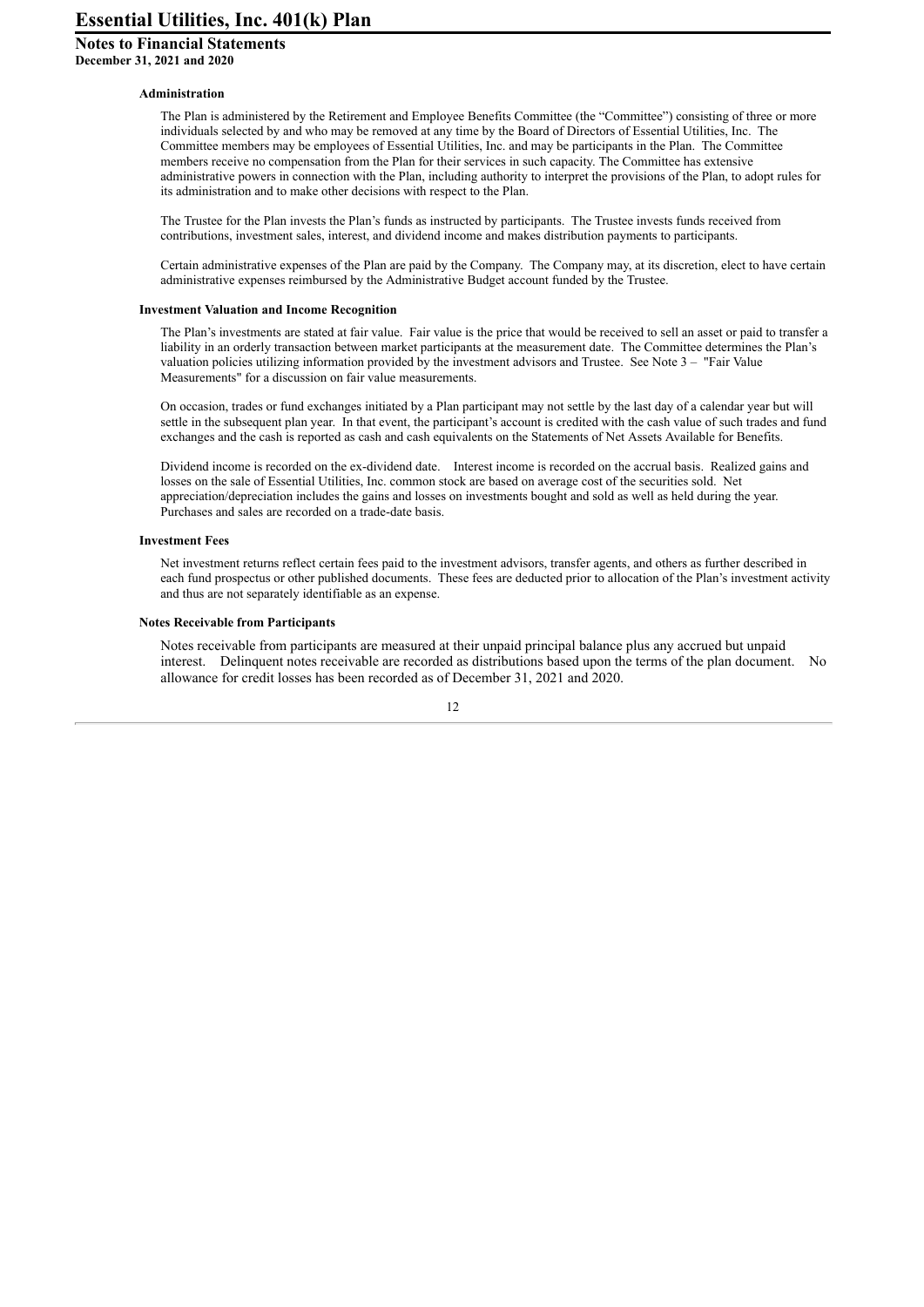## **Notes to Financial Statements**

**December 31, 2021 and 2020**

## **Payment of Benefits**

Benefits are recorded when paid.

## **Income Taxes**

The Plan is exempt from federal income taxes under the IRC.

## **Note 3 - Fair Value Measurements**

The framework that the authoritative guidance establishes for measuring fair value includes a hierarchy used to classify the valuation inputs used in measuring fair value. The hierarchy prioritizes the inputs used in determining valuations into three levels. The level in the fair value hierarchy within which the fair value measurement falls is determined based on the lowest level input that is significant to the fair value measurement. The levels of the fair value hierarchy are as follows:

- Level 1 Fair value is based on unadjusted quoted prices in active markets that are accessible to the Plan for identical assets. These generally provide the most reliable evidence and are used to measure fair value whenever available.
- Level 2 Fair value is based on significant inputs, other than Level 1 inputs, that are observable either directly or indirectly for substantially the full term of the asset through corroboration with observable market data. Level 2 inputs include quoted market prices in active markets for similar assets or liabilities, quoted market prices in inactive markets for identical or similar assets, and other observable inputs.
- Level 3 Fair value is based on significant unobservable inputs. Examples of valuation methodologies that would result in Level 3 classification include option pricing models, discounted cash flows, and similar techniques.

The following is a description of the valuation methodologies used for assets measured at fair value. There have been no changes in the valuation techniques used to measure fair value for the years ended December 31, 2021 and 2020.

- Essential Utilities, Inc. common stock is valued at the closing price reported on the active market on which the stock is traded.
- · Mutual funds are valued at the daily closing price as reported by the fund. Mutual funds held by the Plan are open-end mutual funds that are registered with the U.S. Securities and Exchange Commission. These funds are required to publish their daily Net Asset Value ("NAV") and to transact at that price. The mutual funds held by the Plan are deemed to be actively traded.
- The Stable Value Common Trust Fund (the "Trust") is comprised primarily of investment contracts that are valued at the NAV of units of the Trust. The NAV is used as a practical expedient to estimate fair value. This practical expedient would not be used if it is determined to be probable that the fund will sell the investment for an amount different from the reported NAV. Participant transactions (purchases and sales) may occur daily.

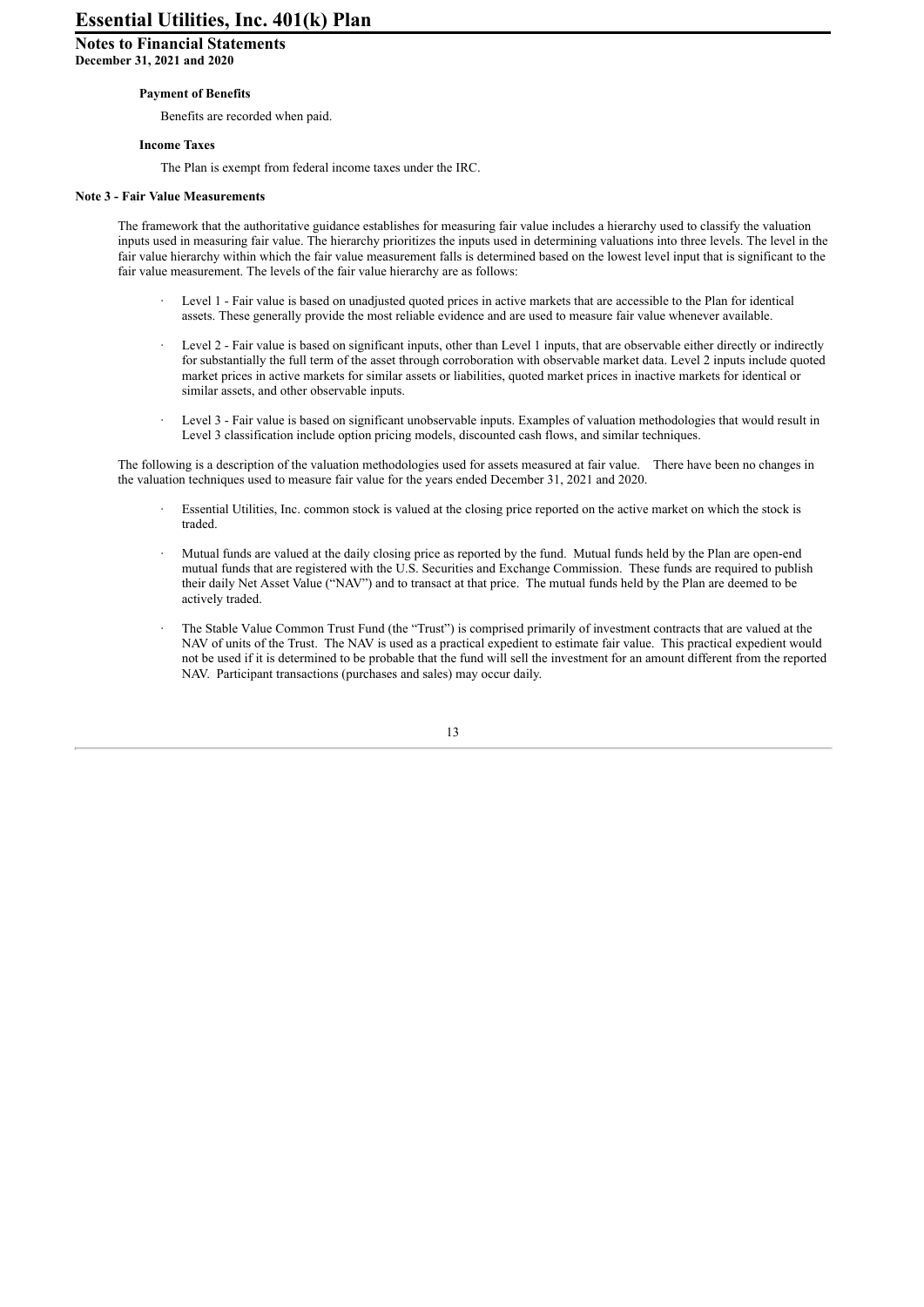## **Notes to Financial Statements**

**December 31, 2021 and 2020**

The following table sets forth by level, within the fair value hierarchy, the Plan's assets at fair value:

|                                        |              | Level 1      |  |                   |
|----------------------------------------|--------------|--------------|--|-------------------|
|                                        |              | December 31. |  |                   |
|                                        | 2021         |              |  | December 31, 2020 |
|                                        |              |              |  |                   |
| Mutual funds                           | <sup>S</sup> | 224,338,436  |  | 193,238,582       |
| Essential Utilities, Inc. common stock |              | 79,804,808   |  | 75,982,771        |

### **Investments Measured Using NAV per Share Practical Expedient**

The following table summarizes investments for which fair value is measured using the NAV per share practical expedient as of December 31, 2021 and 2020, respectively. There are no participant redemption restrictions for these investments; the redemption notice period is applicable only to the Plan.

|                   |            |              |            | Redemption          |                     |
|-------------------|------------|--------------|------------|---------------------|---------------------|
|                   | 2021       | 2020         | Unfunded   | Frequency (if       | Redemption          |
|                   | Fair Value | Fair Value   | Commitment | currently eligible) | Notice Period       |
|                   |            |              |            |                     |                     |
| Common Trust Fund | 14,637,306 | \$14,600,084 |            | Daily               | $12$ or $30$ months |

#### **Note 4 - Related Party and Party-in-Interest Transactions**

Certain of the Plan's investments are shares of mutual funds managed by the Trustee, therefore, these transactions qualify as party-ininterest transactions. Investment management fees paid to the Trustee during 2021 and 2020 were netted against investment returns. Participants may also elect to invest in the common stock of the Plan Sponsor. These transactions qualify as related party and party-ininterest transactions. Total purchases at market value related to the common stock of the Plan Sponsor for 2021 and 2020 were \$4,538,803 and \$40,670,198, respectively. Total sales at market value related to the common stock of the Plan Sponsor for 2021 and 2020 were \$10,506,509 and \$9,268,294, respectively. Additionally, the Plan issues loans to participants, which are secured by the participants' account balances. These transactions qualify as party-in-interest transactions. Certain members of Essential Utilities, Inc. management perform administrative and fiduciary duties for the Plan that qualify them as parties-in-interest and/or related parties of the Plan Transactions between such members of management were routine in nature and conducted pursuant to the Plan's provisions as of and during the years ended December 31, 2021 and 2020.

## **Note 5 - Plan Termination**

Although it has not expressed any intent to do so, the Company has the right to discontinue its contributions at any time and to terminate the Plan subject to the provisions of ERISA. In the event of plan termination, participants will become 100 percent vested in their Company contributions.

#### **Note 6 - Tax Status**

The IRS issued a determination letter dated September 8, 2015, which stated that the Plan and related trust qualified under applicable provisions of the IRC and, therefore, are exempt from federal income taxes. The Plan has been amended since receiving the latest determination letter. The Plan Administrator and the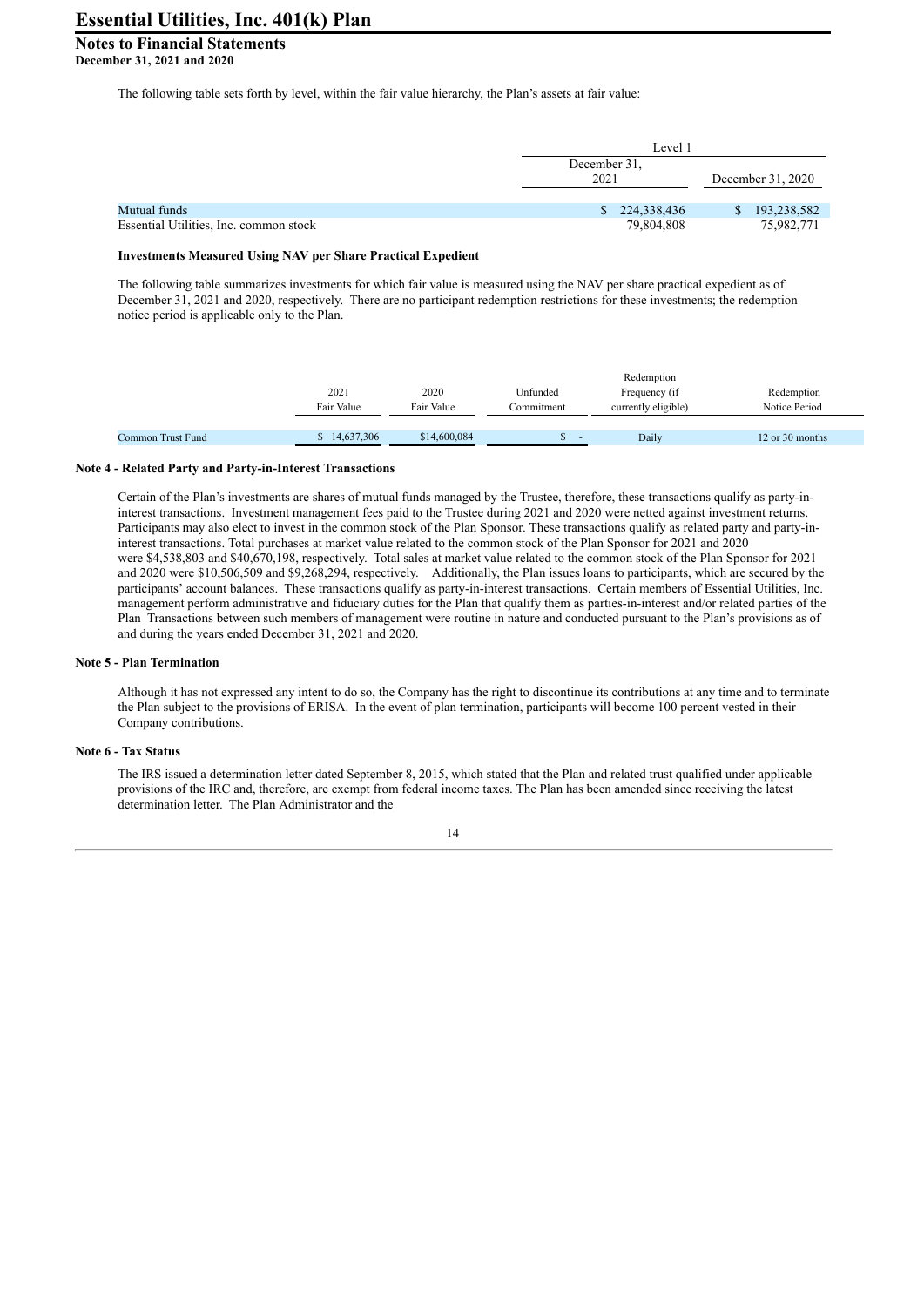**December 31, 2021 and 2020**

Plan's counsel believe that the Plan is currently designed and being operated in compliance with applicable requirements of the IRC.

Accounting principles generally accepted in the United States of America require management to evaluate tax positions taken by the Plan and recognize a tax liability if the Plan has taken an uncertain position that more likely than not would not be sustained upon examination by the IRS. The Plan Administrator has analyzed the tax positions taken by the Plan and has concluded that as of December 31, 2021 and 2020, there are no uncertain positions taken, or expected to be taken, that would require recognition of a liability or disclosure in the financial statements. The Plan is subject to routine audits by taxing jurisdictions; however, there are currently no audits for any tax periods in progress. The Plan Administrator believes it is no longer subject to income tax examinations for years prior to 2018.

## **Note 7 - Risks and Uncertainties**

The Plan invests in various investment securities. Investment securities are exposed to various risks, such as interest rate, market, and credit risks. Due to the level of risk associated with certain investment securities, it is at least reasonably possible that changes in the values of investment securities will occur in the near term and that such changes could materially affect participants' account balances and the amounts reported in the Statements of Net Assets Available for Benefits.

## **Note 8 - Subsequent Events**

Effective July 1, 2022, the Plan's trust agreement was amended to reflect a change in trustee from T. Rowe Price Trust Company to Fidelity Management Trust Company.

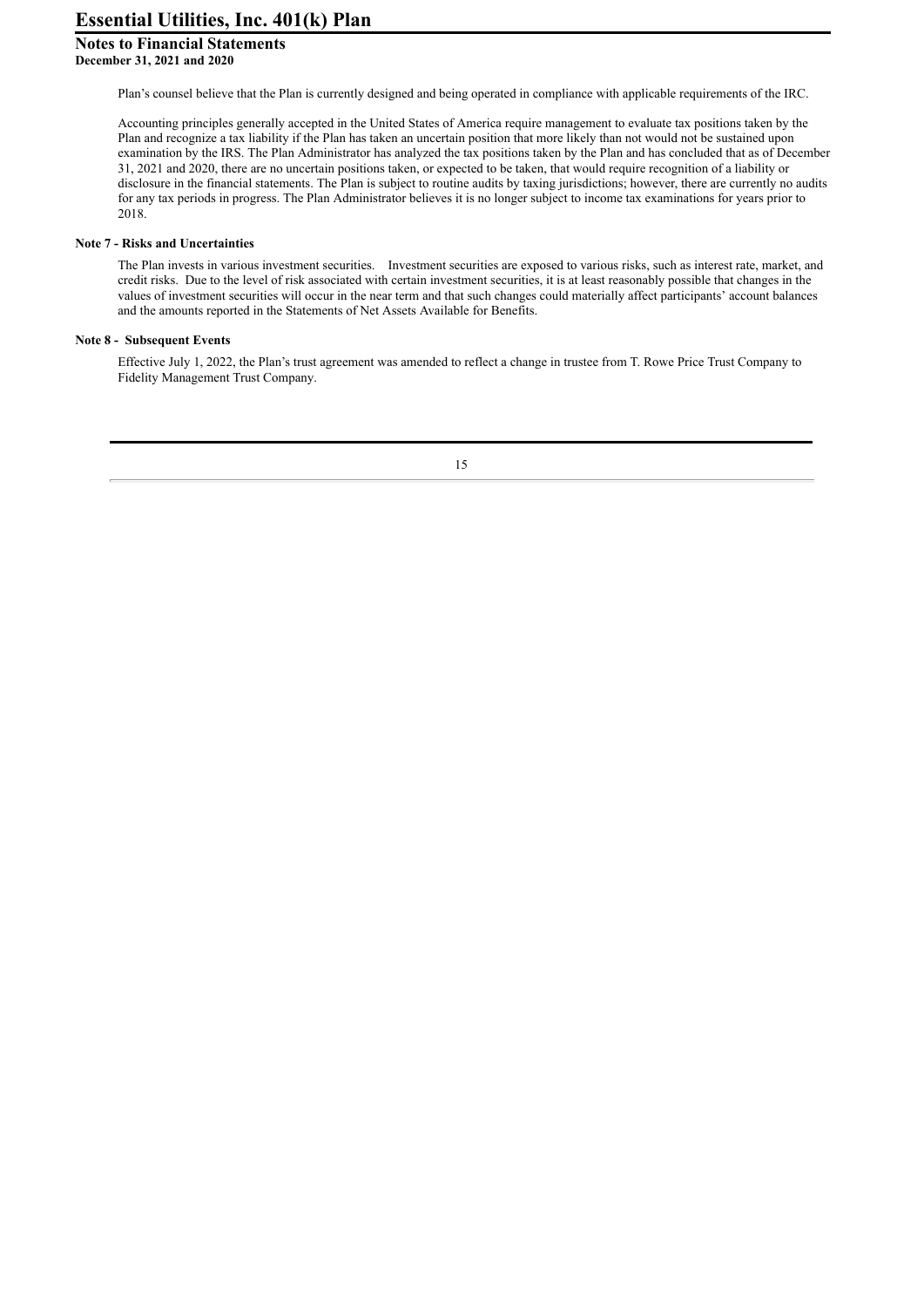<span id="page-17-0"></span>**Form 5500 - Schedule H - Line 4i Schedule of Assets (Held at End of Year) EIN: 23-1702594 PN: 005 December 31, 2021**

|     |                       |                                                  |         | Current     |
|-----|-----------------------|--------------------------------------------------|---------|-------------|
| (a) | Identity of Issue (b) | Description of Investment (c)                    | Cost(d) | Value $(e)$ |
|     |                       |                                                  |         |             |
|     | <b>Mutual Fund</b>    | American Funds EuroPacific Growth Fund           | N/A     | 2,116,842   |
|     | Mutual Fund           | Blackrock Midcap Growth Equity Instl             | N/A     | 2,007,722   |
|     | <b>Mutual Fund</b>    | Dodge & Cox International Stock Fund             | N/A     | 1,147,976   |
|     | Mutual Fund           | Fidelity Advisor Balanced Fund Z                 | N/A     | 3,695,017   |
|     | <b>Mutual Fund</b>    | JP Morgan US Equity Fund R6                      | N/A     | 1,729,219   |
|     | Mutual Fund           | Neuberger Berman Genesis Fund, Instl             | N/A     | 1,438,369   |
| *   | <b>Mutual Fund</b>    | T. Rowe Price Retirement 2005 Fund               | N/A     | 1,968,896   |
| *   | Mutual Fund           | T. Rowe Price Retirement 2010 Fund               | N/A     | 1,335,284   |
| *   | <b>Mutual Fund</b>    | T. Rowe Price Retirement 2015 Fund               | N/A     | 7,965,232   |
| ∗   | Mutual Fund           | T. Rowe Price Retirement 2020 Fund               | N/A     | 15,068,412  |
| *   | <b>Mutual Fund</b>    | T. Rowe Price Retirement 2025 Fund               | N/A     | 32,699,832  |
| *   | Mutual Fund           | T. Rowe Price Retirement 2030 Fund               | N/A     | 42,122,692  |
| *   | <b>Mutual Fund</b>    | T. Rowe Price Retirement 2035 Fund               | N/A     | 21,857,433  |
| *   | Mutual Fund           | T. Rowe Price Retirement 2040 Fund               | N/A     | 16,106,968  |
| $*$ | <b>Mutual Fund</b>    | T. Rowe Price Retirement 2045 Fund               | N/A     | 11,792,012  |
| *   | Mutual Fund           | T. Rowe Price Retirement 2050 Fund               | N/A     | 11,312,014  |
| *   | <b>Mutual Fund</b>    | T. Rowe Price Retirement 2055 Fund               | N/A     | 6,880,567   |
| *   | Mutual Fund           | T. Rowe Price Retirement 2060 Fund               | N/A     | 2,203,288   |
| $*$ | <b>Mutual Fund</b>    | T. Rowe Price Retirement 2065 Fund               | N/A     | 132,173     |
| *   | Mutual Fund           | T. Rowe Price Growth Stock Fund                  | N/A     | 7,699,683   |
| *   | <b>Mutual Fund</b>    | T. Rowe Price QM US Small-Cap Growth Equity Fund | N/A     | 2,131,370   |
| *   | Mutual Fund           | T. Rowe Price Retirement Balanced Fund           | N/A     | 347,763     |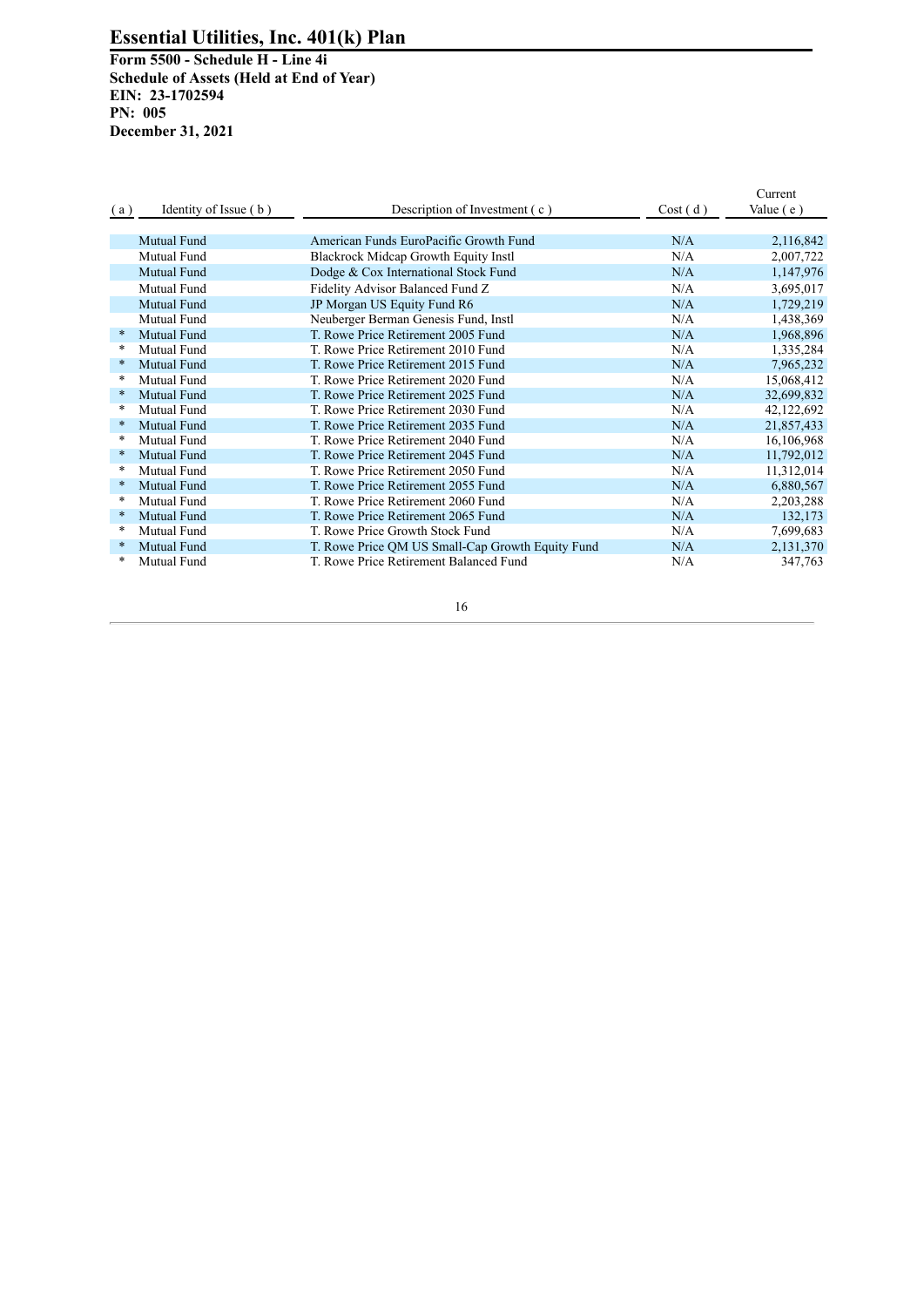**Form 5500 - Schedule H - Line 4i Schedule of Assets (Held at End of Year) EIN: 23-1702594 PN: 005 December 31, 2021**

|     |                       |                                                              | Cost (d) |    |               |
|-----|-----------------------|--------------------------------------------------------------|----------|----|---------------|
| (a) | Identity of Issue (b) | Description of Investment (c)                                |          |    |               |
|     |                       |                                                              |          |    |               |
|     | Mutual Fund           | Vanguard Mid-Cap Index Fund, Admiral                         | N/A      | S. | 3,787,404     |
|     | Mutual Fund           | Vanguard Small-Cap Index Fund, Admiral                       | N/A      |    | 3,354,414     |
|     | <b>Mutual Fund</b>    | Vanguard Treasury Money Market                               | N/A      |    | 185,503       |
|     | Mutual Fund           | Vanguard Total International Stock Index Fund                | N/A      |    | 1,833,803     |
|     | <b>Mutual Fund</b>    | Vanguard Windsor II Fund                                     | N/A      |    | 3,502,802     |
|     | Mutual Fund           | Vanguard 500 Index Fund, Admiral                             | N/A      |    | 10,849,683    |
|     | <b>Mutual Fund</b>    | Amer Beac Small Cap Val Inst                                 | N/A      |    | 545,040       |
|     | Mutual Fund           | Fidelity Value Fund K                                        | N/A      |    | 1,385,215     |
|     | Mutual Fund           | PGIM Total Return Bond Z (Prudential)                        | N/A      |    | 5,135,808     |
|     |                       |                                                              |          |    | 224,338,436   |
|     | Cash and Cash         |                                                              |          |    |               |
|     | Equivalents           | Cash and Cash Equivalents                                    | N/A      |    |               |
| ∗   | Common Stock          | Essential Utilities, Inc. common stock                       | N/A      |    | 79,804,808    |
|     | Common Trust Fund     | T. Rowe Price Stable Value Common Trust Fund                 | N/A      |    | 14,637,306    |
|     |                       | Interest rates 4.25% to 6.50%, maturing January 2022 through |          |    |               |
|     | Participant loans**   | December 2026                                                |          |    | 3,869,691     |
|     |                       |                                                              |          |    | \$322,650,243 |

\* A party-in-interest as defined by ERISA

The accompanying financial statements classify participant loans as notes

\*\* receivable from participants

N/A Cost information omitted for participant-directed investments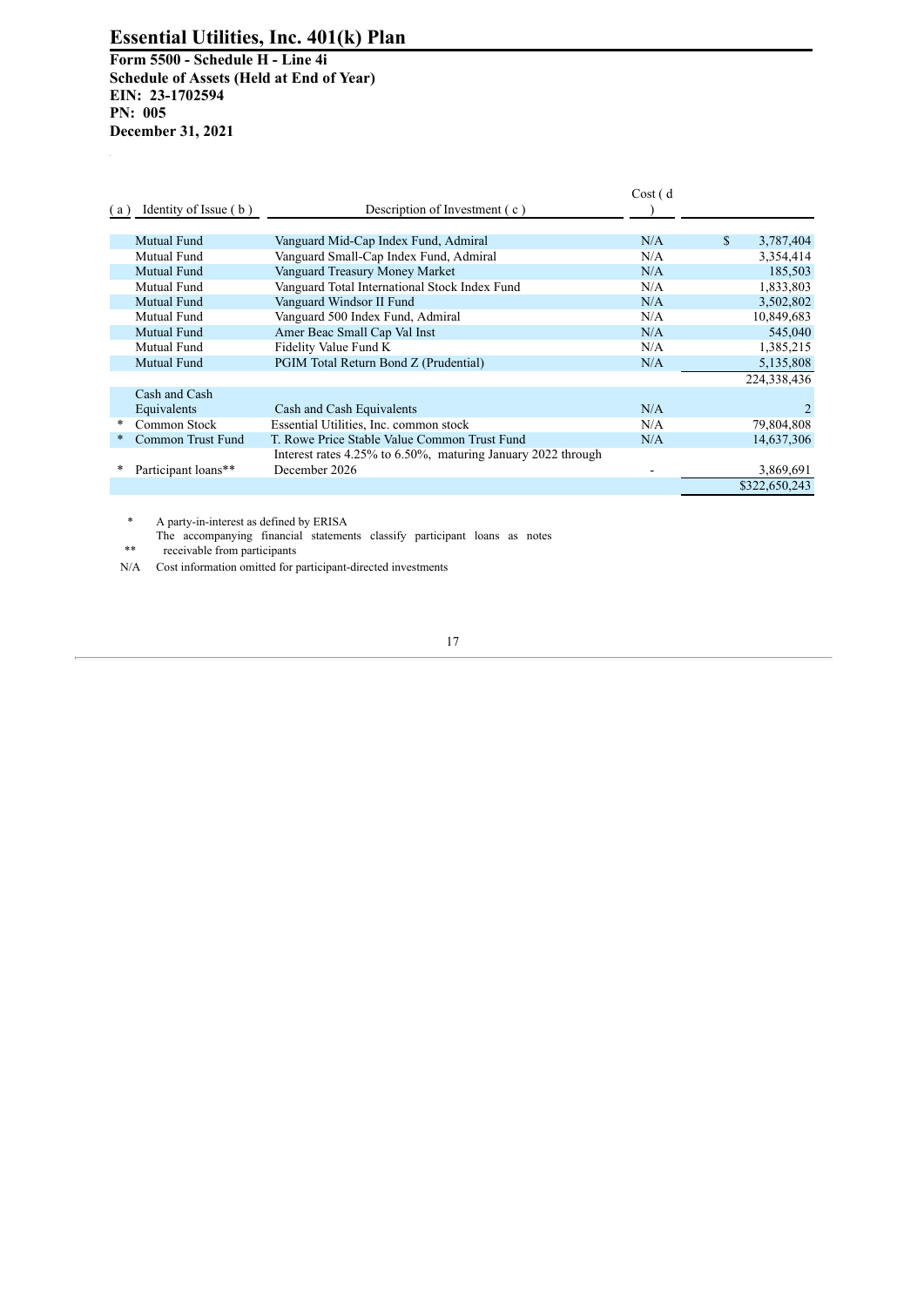## <span id="page-19-0"></span>**SIGNATURE**

Pursuant to the requirements of the Securities Exchange Act of 1934, the Plan Administrator has duly caused this annual report to be signed by the undersigned hereunto duly authorized.

Essential Utilities, Inc. 401(k) Plan

Date: June 22, 2022

/s/Christopher P. Luning

Christopher P. Luning **Secretary** Essential Utilities, Inc. Retirement and Employee Benefits Committee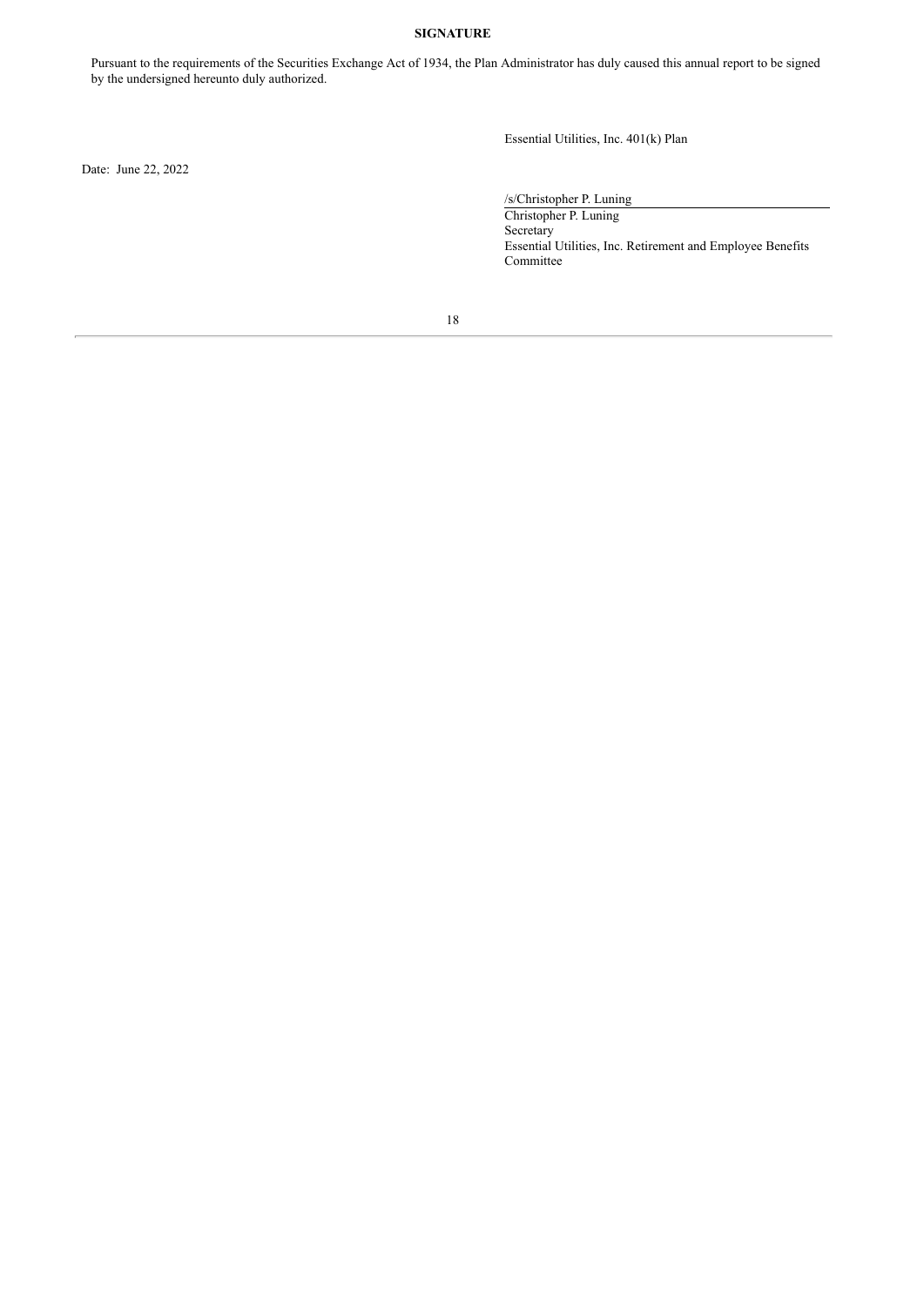**EXHIBIT INDEX**

| Exhibit<br>Number | Description                            |
|-------------------|----------------------------------------|
| 23.1              | Consent of Schneider Downs & Co., Inc. |